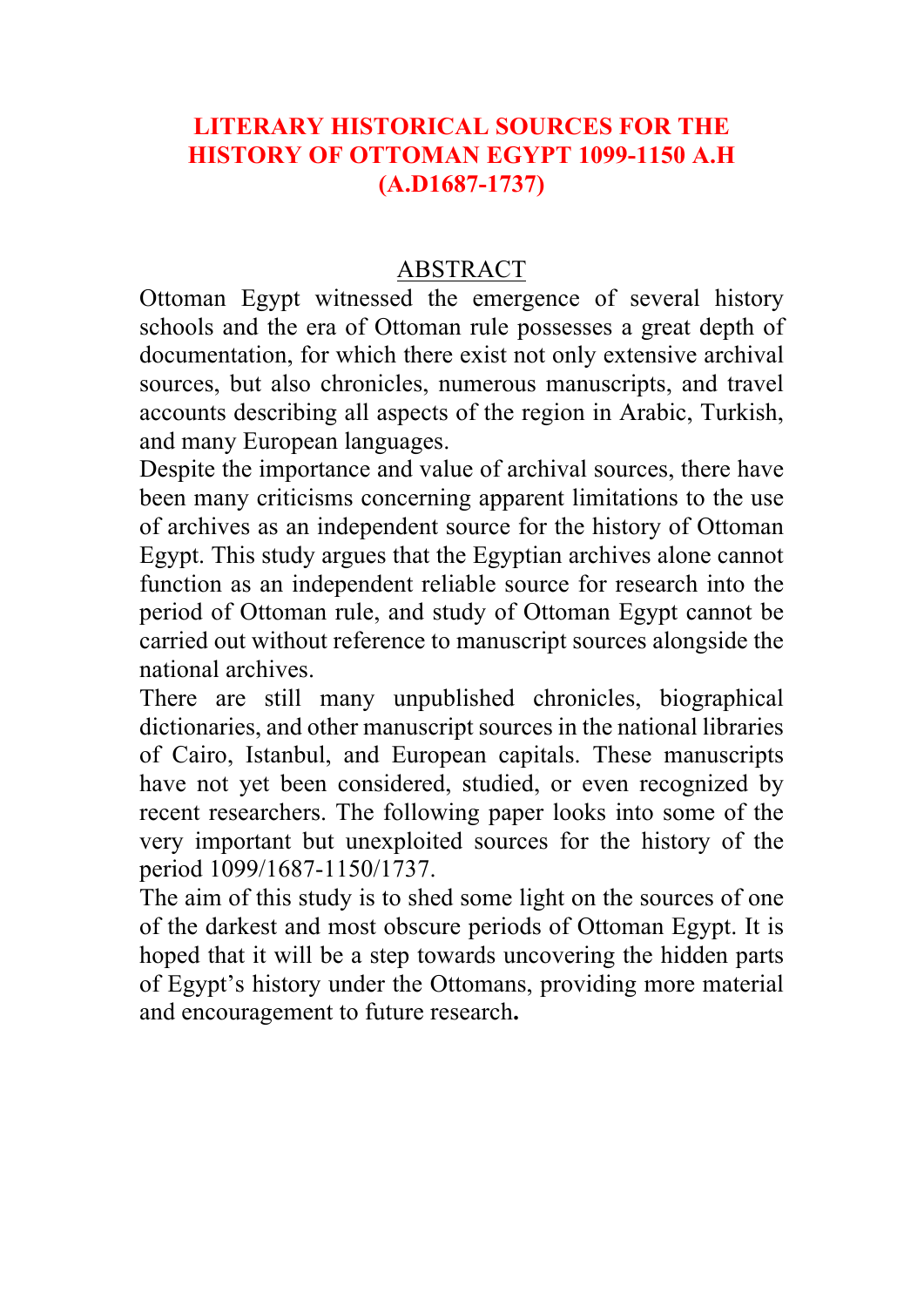### **LITERARY HISTORICAL SOURCES FOR THE HISTORY OF OTTOMAN EGYPT 1099-1150 A.H (A.D1687-1737)**

It has been a prime concern of many historians and historical institutions during the past few decades to study the history of Ottoman Egypt, in an attempt to illuminate the darkness that has for long surrounded this period. The period of nearly three centuries, from the conquest of Selim I in 1517 to the French invasion in 1798, has been one of the most neglected episodes in the history of Egypt as a whole. Compared to the preceding two and a half centuries of Mamluk rule, Ottoman Egypt possesses a far greater depth of documentation, for which there exist not only extensive archival sources, but also chronicles, numerous manuscripts, and travel accounts describing all aspects of the region in Arabic, Turkish, and many European languages. Nevertheless the Mamluk sultanate has been the subject of more study and research than the period of Ottoman rule in Egypt. Moreover, the majority of recent works on the modern history of Egypt concentrate on the French invasion and the rule of Muhammed 'Ali Pasha as a starting point for the modern part of Egypt's history. This approach has also contributed to the neglect of the history of Egypt under Ottoman rule.

 There are many reasons for the relative lack of study of and research into the history of Egypt under Ottoman rule. Egypt declined from being a centre of empire under the Mamluks, to the level of an Ottoman province. This waning position, combined with the remarkable weakness of the central government in Istanbul, caused a general political, economic, and cultural decline. These factors may well have been a major obstacle to the continuation of the school of history writing that prevailed in the Mamluk period.(1) They may have affected the quality, language, and style of the historical works written in this period, but they certainly did not have any effect on the quantity of sources on Ottoman Egypt, which is greater than what is extant for the Mamluk era. The problem, therefore, has not been the absence of primary sources, but a lack of exploitation of the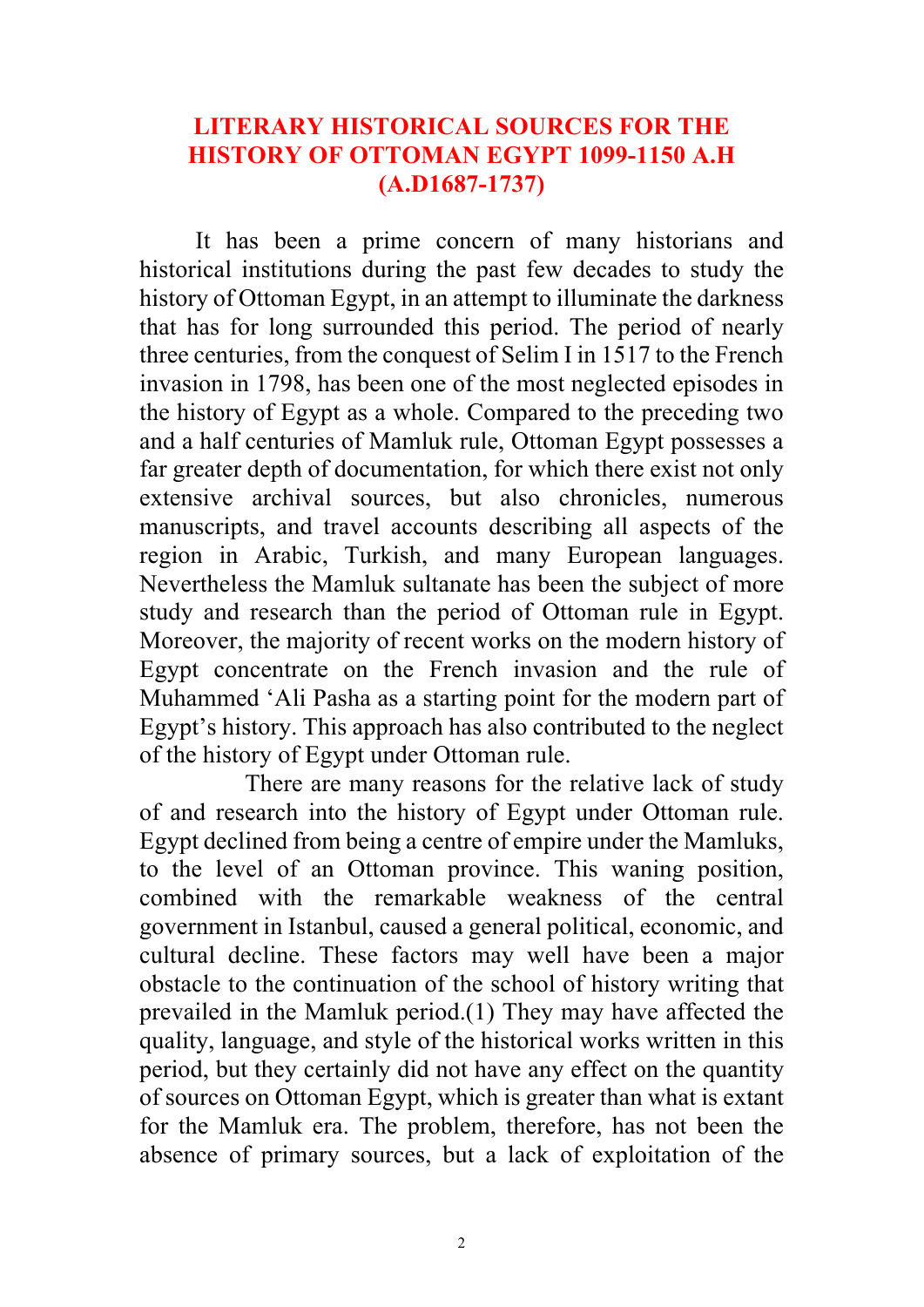available material. Continuing difficulties in using the national archives in Cairo and Istanbul, and the virtual absence in Egypt of Ottomanists capable of reading and exploiting the old Turkish and Arabic material, have contributed to the slow development of research on this period.

 M. Anis, in his 1962 Cairo University lectures on the Egyptian school of history in the Ottoman period, supported al-Jabarti's explanations for the lack of development in the historiography of Egypt. Al-Jabarti asserted that much of the material existing at that time was taken out of Egypt, mainly by the French and other Westerners.(2) In the long term, however, this proved to be an advantage. The national museums and libraries of Paris, London, Berlin, and other European capitals have conserved a large amount of material, that has been catalogued and thus made generally available to scholarship much earlier than has been the case with comparable material existing in Turkey and Egypt. This may partly explain why the first serious works of scholarship on the history of Ottoman Egypt appeared in Europe rather than Egypt itself. On the other hand, the material that remained in Egypt is much more extensive and varied than al-Jabarti and M.Anis have suggested. Manuscript collections in various libraries in Egypt, especially *Dār al-Kutub*, contain very rich historical materials and numerous chronicles including, for example, the highly important *Awdah al-isharāt*, which al-Jabarti in his day claimed had been lost.(3)

 Under the aegis of the Royal Geographic Society in Egypt, a generation of historians in the 1920s and 30s, funded by the Egyptian court, were directed to concentrate their research on the history of Muhammed 'Ali Pasha and his descendants, in order to publicize their westernization policies and reforms in the nineteenth and early twentieth centuries. Examples of these historians' works are the *Histoire du Règne du Khèdive Ismail*, by Douin, and the *Prècis de l`Histoire d`Egypte*, of which A. Sammarco wrote the fourth volume, covering the period 1848- 1879. There were also the writings of Dodwell, Crabitès, and Hanotau.(4) This political initiative was a major cause in diverting the attention of historical research and developing a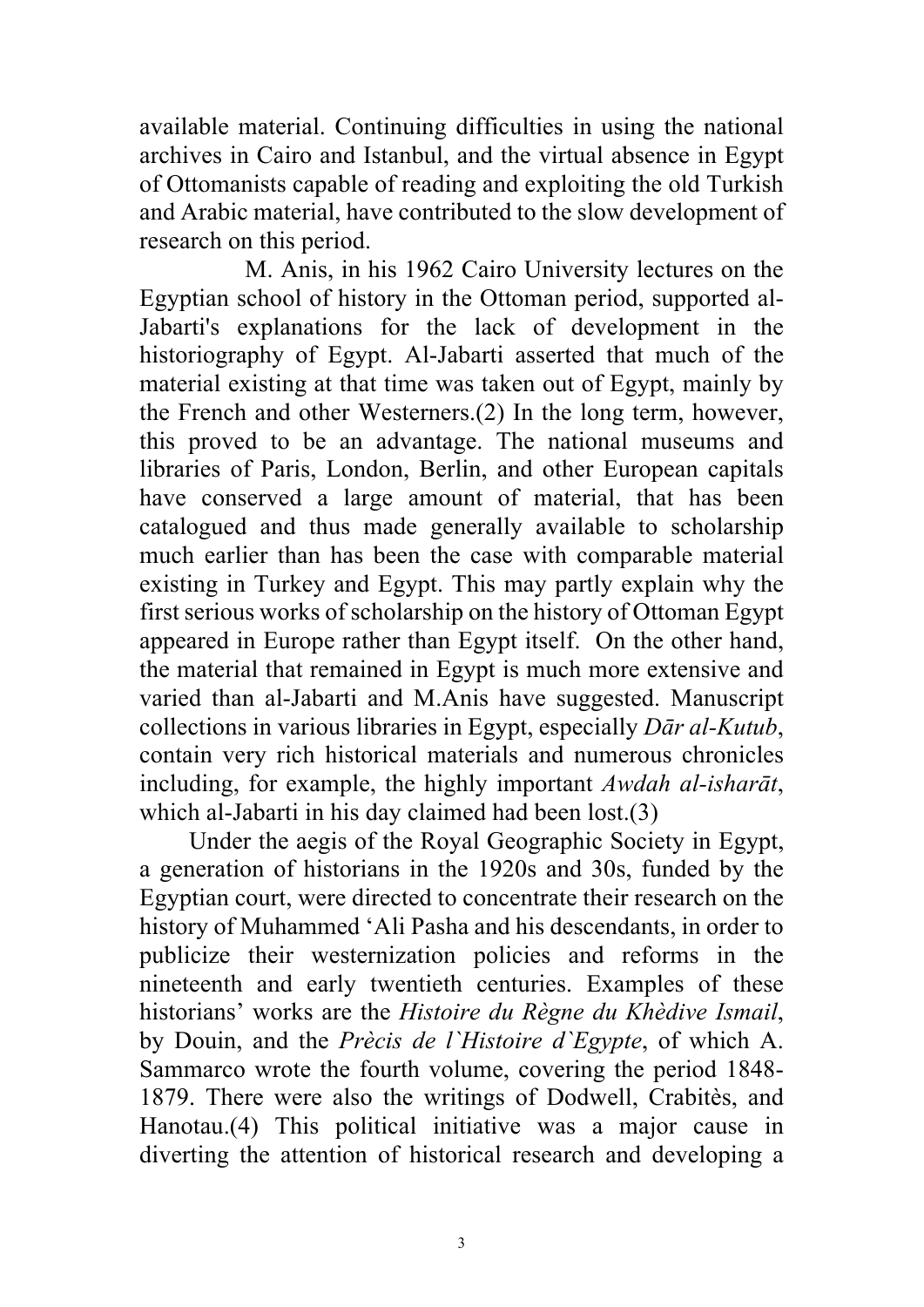vaguely negative view of the period 1517-1798 in the history of Egypt. It was not until the sixties of this century that a new generation of Egyptian Ottomanists began to explore the neglected material in the national archives in Cairo, and to direct their attention to the history of Ottoman Egypt.

 This neglect of the history of Ottoman Egypt, in addition to the continuing reliance on a very limited number of sources for that period, helped to foster many unfounded ideas about the period. Perhaps the most serious of these was the prevailing view that history writing in Egypt ceased to develop after Ibn Iyas, until it was redeemed by al-Jabarti two and a half centuries later. This idea, which had been put forward by al-Jabarti himself in the introduction to his *'Ajā'ib al-Āthār*, and was supported by many modern historians, impeded further research into works which al-Jabarti attempted to discredit, and discouraged researchers from inquiring into what appeared to be an unrewarding and profitless field.

 Thanks to Ibn Iyās's *Badā'i' al-Zuhūr*, we know with a good degree of accuracy the details of Selim I's invasion of Egypt in 1517 and the establishment of an Ottoman administration led by Khair Bey. In al-Jabarti's *'Ajā'ib al-Āthār*, the end of the Ottoman rule over Egypt and the French invasion in 1798 are discussed, with a degree of fidelity similar to that shown by Ibn Iyās, in reporting the events that took place at that time. But the two and a half centuries in between the two works present a problem for historical enquiry. The period of Ottoman rule over Egypt is not equally chronicled. For the second half of the sixteenth century we have very little material, and the same is generally true for the end of the seventeenth and early eighteenth centuries. In fact, very little of the available material has been fully exploited. With regard to the eleventh century A.H (A.D 1591-1688), upon which all historians focused in their chronicles, it may be noticed that there was a generation of historians who covered most of this century, beginning with al-Ishaqi and ending with Ibn Abī al-Sūrūr, who died in 1087/1676. Professor Holt, in his article on the Arabic manuscript sources, has indicated the main outline of eleventh/seventeenth-century works. The following are the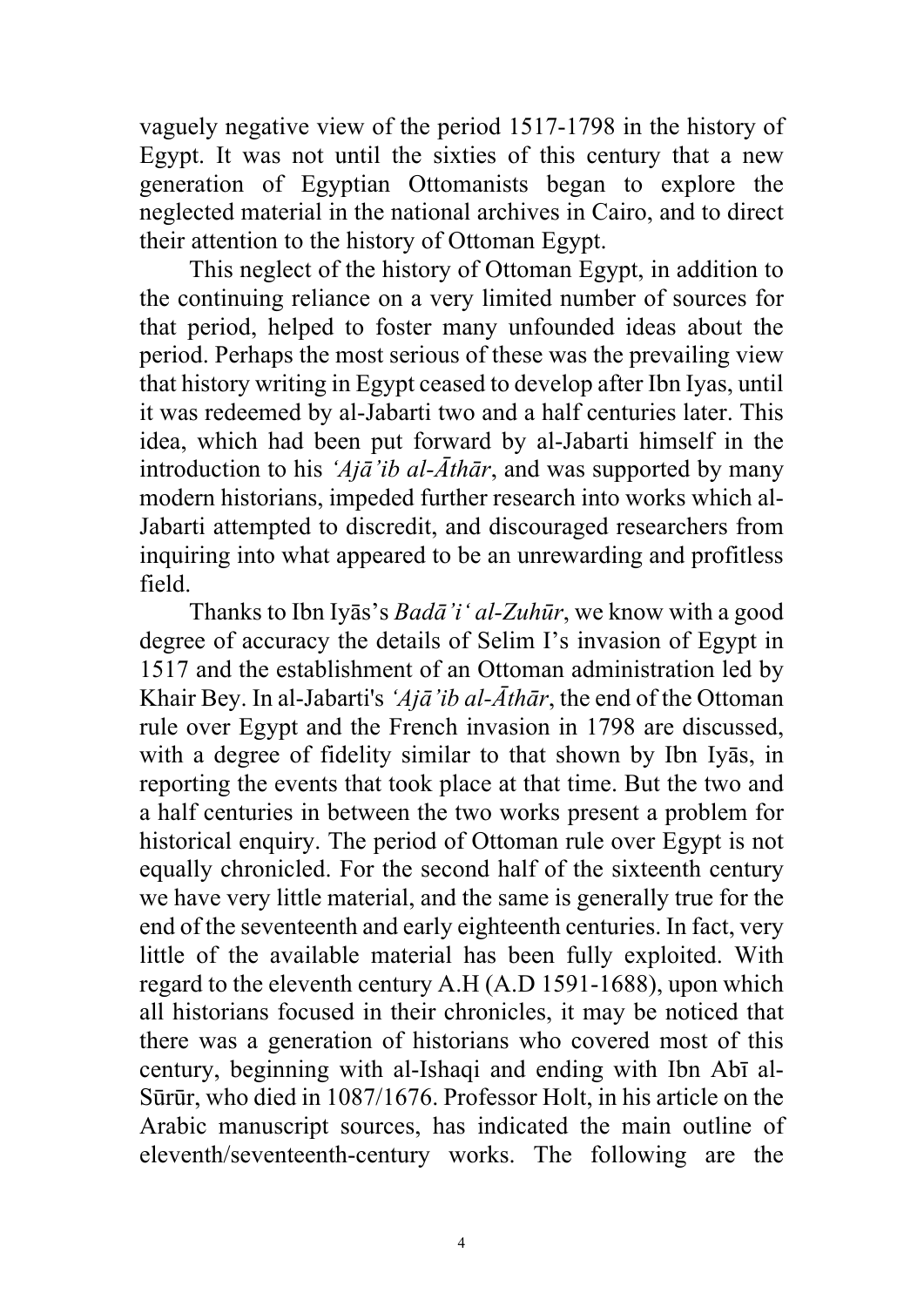significant eleventh-century works, that are prior to the period of study: $(5)$ 

- Muhammed al-Ishāqi, *Akhbār al-'uwāl*, up to 1032/1623.

- Mār'i Ibn Yūsuf, *Nuzhat al-nāzirīn*, up to 1035/1626.

- Al-Ghamri, *Dhākirat al-i'lām*, up to 1040/1630.

- Muhammed Ibn Abī al-Sūrūr, *al-Kawākib al-sā'irah*, up to 1062/1651-2.

- Anonymous, *Qahr al-wujūh*, up to 1066/1656.

- Al-Sālihi, *Wāqi'at al-sanājiq*, up to 1071/1660.

- Anonymous, a continuation of al-Ishāqi, ending in 1084/1673. Al-Ishāqi and Ibn Abī al-Sūrūr left rich material of a high quality and degree of accuracy. Also relevant are many other works by Ibn Abī al-Surur, including *al-Minah al-rahmānīyah, al-Rāwdah al-zāhiyah, Allatā'if al-rabbānīyah,* and *Kashf al-kurbah fī raf' al-tulbah*.

 The first fifty years of the twelfth century AH have not been well studied in comparison with the previous century, or with the following period when al-Jabarti, al-Sharqāwi, al-Khashshāb, and French scholars embarked on writing the history of Egypt. The early twelfth century (late seventeenth and early eighteenth centuries AD) did not witness the emergence of great scholars concerned to write the history of Egypt at that time, but there still survives an amount of material which covers this period, and which proves on examination to be very fruitful and rewarding for the purpose of study and research.

 Recent research has concentrated more on the archival material than on literary manuscript sources. These extensive records kept in national archive repositories are preserved in the form of collections of *defters* and include much material relating to social and economic matters. Financial records, court registers, *waqf* documents, family papers, and other material are among the priceless collections in the archives of Cairo and Istanbul. They have been taken as the basis of the majority of recent works on Ottoman Egypt. Archival materials are regarded as very important in view of the fact that they provide more details, statistics, and solid material than do manuscript sources. *Iltizam defters*, *qadi* court *sijills*, and other collections include accounts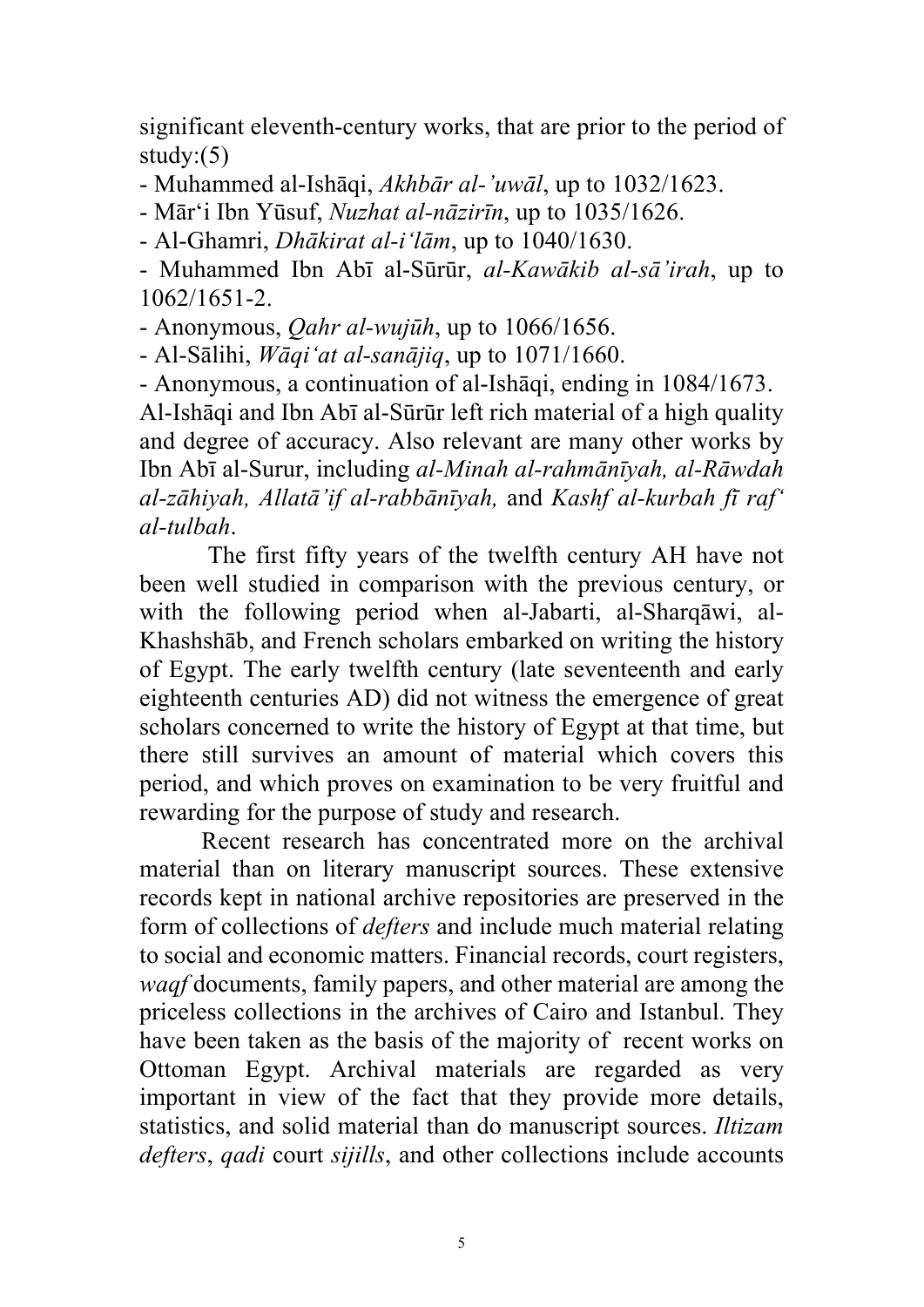of everyday life in Ottoman Egypt covering all classes of Egyptian society. Much archival material on Ottoman Egypt has been carefully studied and published in books and articles. Ways of reading, understanding, and exploiting these documents have also been thoroughly explained. Usage of the Ottoman archives in Cairo and Istanbul is becoming easier as more work is done on them, and research students gain increased ability in reading the texts.

 Despite their importance and value, there have been many criticisms concerning apparent limitations to the use of archival documents as an independent source for the history of Ottoman Egypt. Research students and Ottomanists have faced serious problems in relying upon these archival collections for their studies of Ottoman Egypt, among them the following:

- *Sijills* and *defters* were written by and restricted to a limited number of officials. They were not compiled for usage by the general public. Indeed, to ensure a degree of secrecy in these records, they were written in the *Qirma* script (also called, *Siyakat*), which is very difficult to read or understand. This type of script was extensively used in *Ruzname defters* and continued to be used until it was cancelled in 1280/1834 and replaced by simple Arabic script. Reading these *defters* is not impossible, but a long time is required for the decoding of much of their terminology, which makes it very difficult to go through many *defters* or *sijills* in the limited time available to a research student. Exploitation of this material requires specialists with various linguistic and paleographic skills to decipher these writings.

- Despite some few limited attempts, a complete indexing of the various collections is far from being achieved. Research students have to rely on some very few published indexes, covering a very small part of the available collections. Many of these indexes are handwritten and, in some instances, are inaccurate. A large amount of documents remains unexploited and unavailable for research because they have not yet been properly indexed. Slow development and lack of funds add to the problems and cause further deterioration. While the aim of *Dār al-Wathā'iq* was established in 1954, to collect all the material relating to Egypt's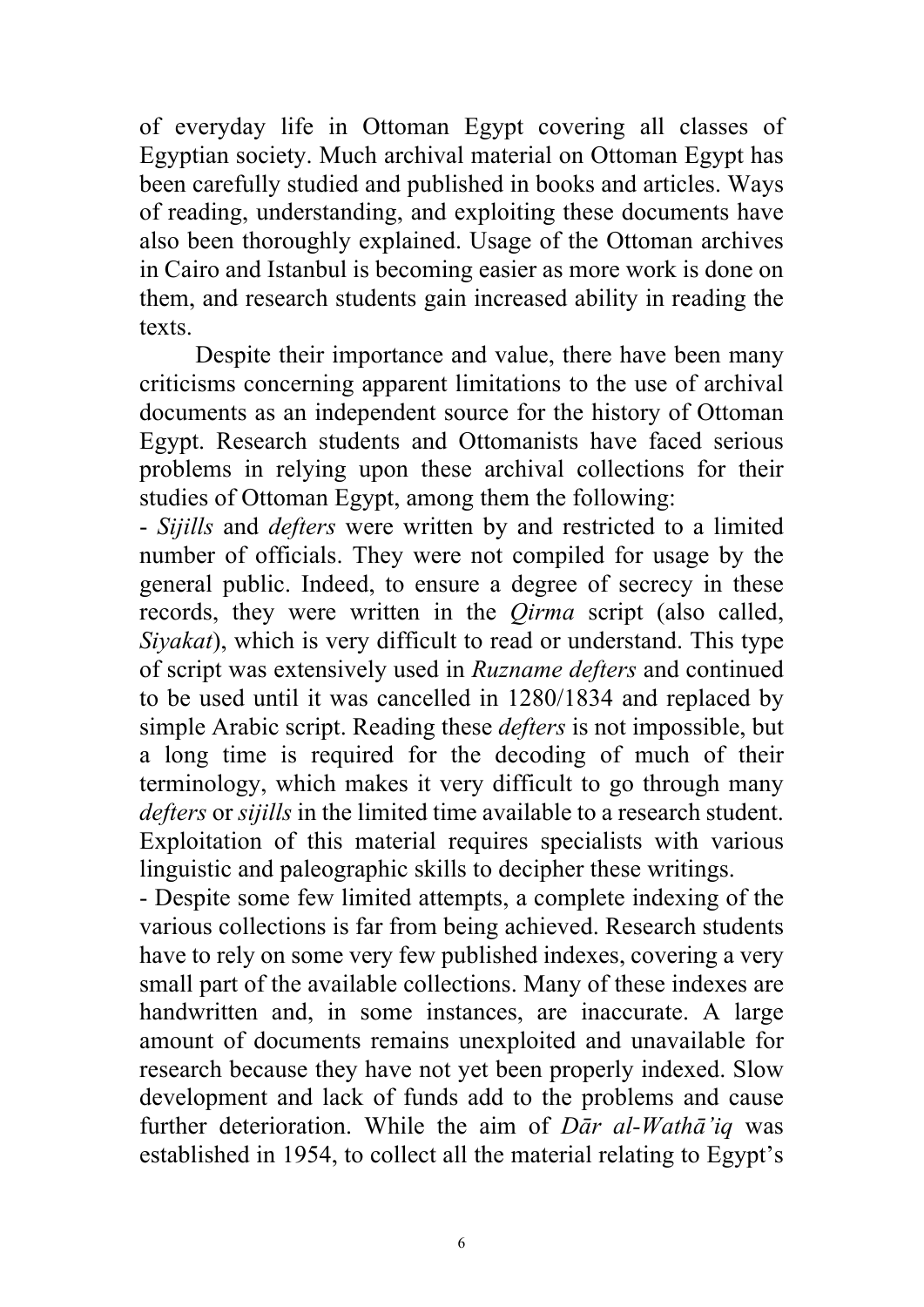history from the various places where collections exist, this goal has not yet been achieved. In addition to *Dār al-Wathā'iq*, further archival material is also available in *Dār al-Mahfūzāt* near the citadel, the Shari'a Court *sijills* in the *al-Shahr al-'Aqāri* building, the Ministry of Awqaf, which has a major archive and many other places too. The process of transferring these collections to *Dār al-Wathā'iq* is rather slow, and the transferred material is not made available to the public for a long time afterwards.

- Corruption, which spread widely in the centre of the Ottoman Empire and its provinces, puts much of the statistics and information in the documents under serious question. These documents were issued by a centralist bureaucracy and written by officials not likely to be in touch with the public if compared to chronicles composed by Egyptians writing in Arabic or Turkish.

- The earliest attempt to reorganize the various archive collections in Cairo was first made in 1925 by order of King Fu'ad. The main object then was to index and study material from the time of Muhammed 'Ali Pasha down to 1914. Documents were collected in the 'Abidīn Palace in 1933 under the supervision of Jean Deny who wrote a description of this collection: *Sommaire des Archives turques du Caire*. This may explain why there is more material in *Dār al-Wathā'iq* on the later period of Egypt's modern history than on the early Ottoman period. While this may be regarded as a major set-back for the value of Egypt's national archives in providing documents on the Ottoman period, on the other hand it may explain why recent research based on the Egyptian archives has concentrated mainly on the second half of the eighteenth century and the following century. For the earlier period many collections of *defters* and *sijills* are missing and incomplete. Examples of these groups from the period of study (1099-1150/1687-1737) are as follows:

a- *Mizān Ruznāmeji* (income of *Khazna*): there exist only six annual *sijills* for a period of fifty years; these are for the years 1107,1114,1120,1139,1140, and 1143. The remainder are missing.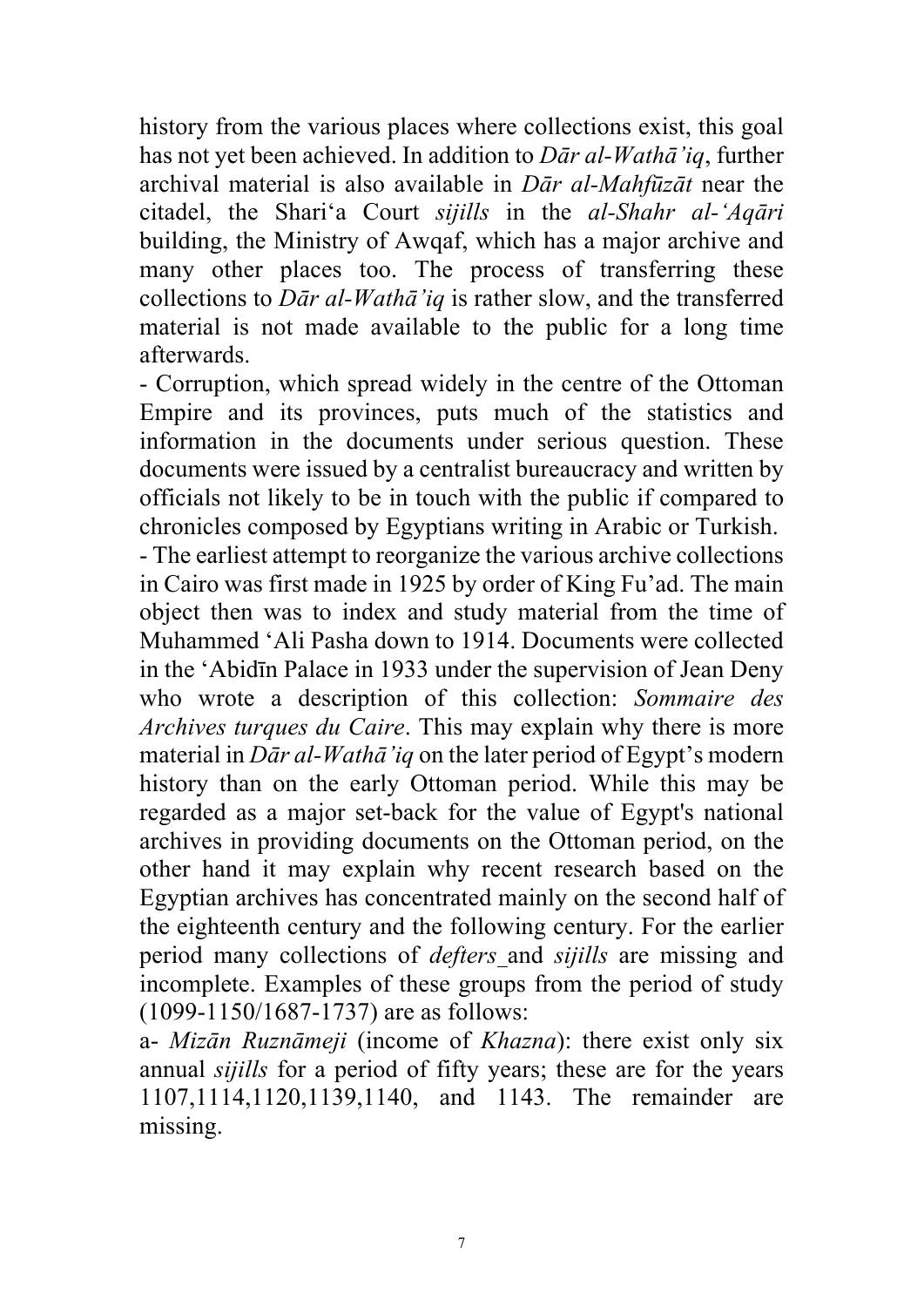b- *Ruzname, Īradāt wa Masrūfāt* (income and expenditure): only three *sijills* exist for the period of study. These are the sijills of the years 1111,1117, and 1136.

c- *Ruzname, Murattabāt Ojaqāt* (*ojaqs* salaries): only ten out of fifty *sijills* are available, while the rest are missing. The *sijills* available are those for the years 1120,1127,1128,1129,1131,1132,1140,1141,1142, and 1143.

d- *Ruzname, Hisabāt Wazir Misr* (Wazirs' annual accounts): in this very important collection only one budget is available relating to the period of study, the one for the year 1110.

e- *Sijills* of the *al-Dīwān al-'Āli*, which is a vital source for information on the political history of the period. All the *sijills* for the period of study are missing and nobody knows their whereabouts.

 Thus, the Egyptian archives cannot provide the relevant statistics and information for the whole period of Ottoman Egypt. Many documents (up to 60% at some estimates) are missing for unknown reasons. The credibility of available documents is also put in question, and the archival material lacks the continuity which manuscript sources provide for the history of Ottoman Egypt. This leads us to the conclusion that the Egyptian archives alone cannot function as an independent reliable source for research into this period, and study of Ottoman Egypt cannot be carried out without reference to manuscript sources alongside the national archives.

 Arabic and Turkish manuscripts are therefore the primary sources for studies of the earliest period in the history of Ottoman Egypt. They continue to be vital for any study on this period. In 1968, in his article *'Ottoman Egypt 1517-1798: an Account of Arabic Historical Sources'*, P.M. Holt was the first to survey manuscript histories of Ottoman Egypt, and to conclude that these histories "have not yet been adequately evaluated and their full exploitation is still far in the future. Very little has been published nor has much work been done on the manuscript sources".(6) It was not until the 1980s that Holt's remarks began to receive the attention of some scholars, and works on manuscripts began to appear, mainly by A. 'Abd al-Rahīm, D. Crecelius, L. 'Abd al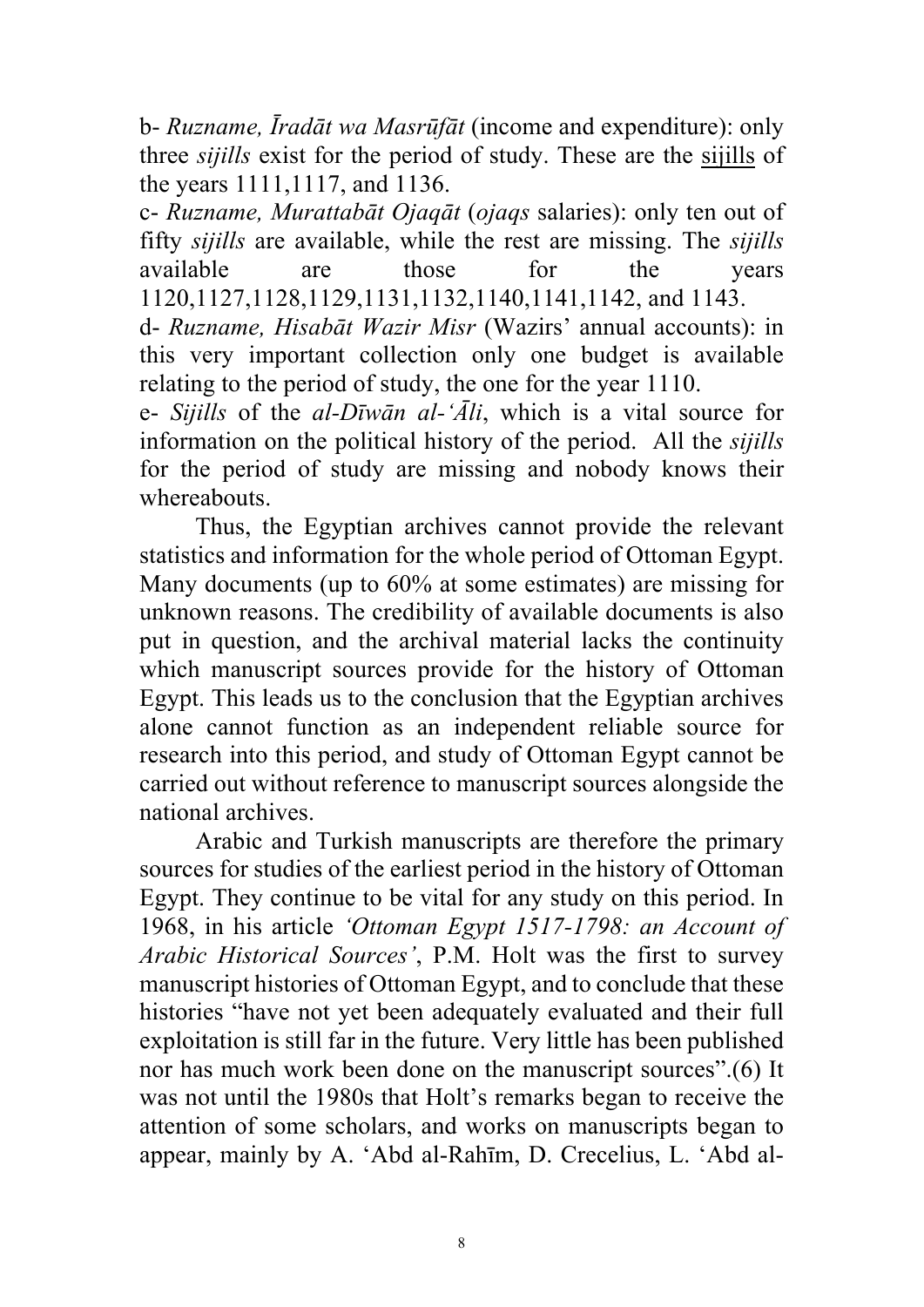Latīf, A. Raymond, and few other historians who made some important contributions in this field. In 1990 a conference, organized by D. Crecelius, was held at California State University and attended by nine scholars who presented papers on the manuscript histories of Egypt in the eighteenth century. One of the major objectives of the conference was "to bring to the attention of the scholarly world the rich range of still unexploited manuscript sources for the eighteenth century".(7) About fourteen published and unpublished manuscripts were studied in nine articles, but there are still further unexploited manuscripts for this period. The conference proved that Ottoman domination did not put an end to the writing of history in Egypt, as some scholars had earlier asserted. It also helped to raise the issue of manuscript histories for further attention and research

 It is rather surprising to discover that in the period 1099- 1150/1687-1737 contemporary historians and travelers wrote so many manuscript histories. Most of these works are still unexploited. The following manuscripts could well form the basis for a different approach to the history of Ottoman Egypt in this rather neglected period.

1- 'Abd al-Rahmān al- Jabarti*, 'Ajā'ib al-āthār fī al-tarājim wal 'akhbār*,(8)

This is the most famous account of the history of Egypt in the eighteenth century, and has been the basis of many studies on the history of Egypt for three periods: Ottoman rule, the French occupation, and the rule of Muhammed 'Ali Pasha, ending in 1236/1821. Al-Jabarti made reference to all classes of society including the Ulema, Mamluks, and notable merchants. The book gives attention to the *tarājim* (biographies), but also provides a historical account of events at the time. For the early part of the eighteenth century al-Jabarti had to rely on earlier sources such as *Awdah al-ishārāt* by Ahmad Shalabi and *Tuhfat al-ahbāb* by Yūsuf al-Malwāni. The first study on *'Ajā'ib al-āthār* appeared in a three-volume book in 1957 by *'Ajā'ib al-āthār*. Sharqāwi, who was followed in 1960 by D. Ayalon, who regarded al-Jabarti as '"the greatest of modern Arab historians".(9) This was followed by a study on the sources of al-Jabarti's introduction to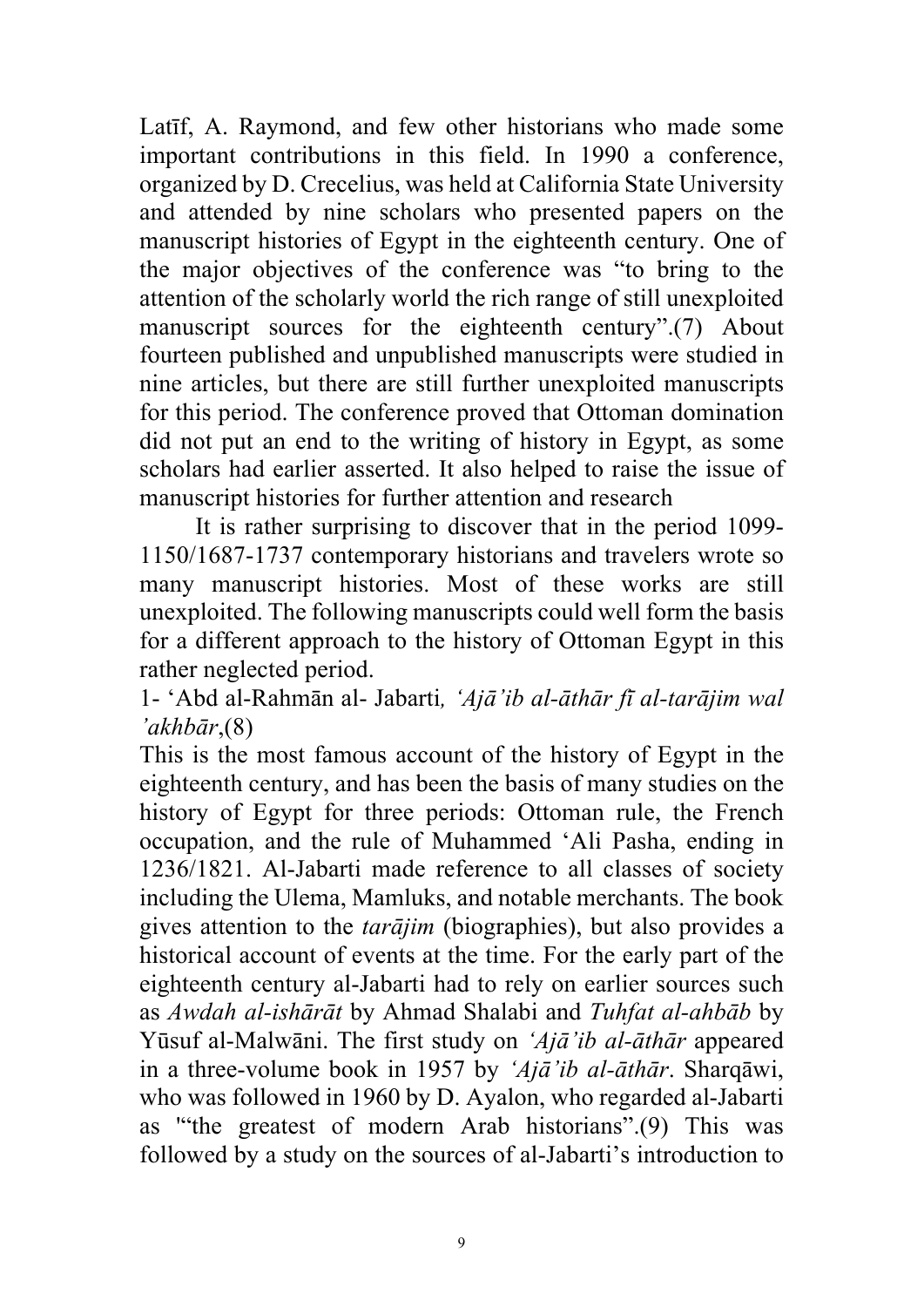the history of Egypt by P.M. Holt,(10) and an article by Crecelius on the sources of *'Ajā'ib al-āthār* for the late seventeenth and early eighteenth centuries.(11) Over thirty-five articles on al-Jabarti and his book, written in Arabic, English, or French, were collected in one volume and published by the Egyptian Ministry of Culture in 1976. In 1990 the works of al-Jabarti were reevaluated in a conference held in California State University, organized by D. Crecelius, who argued that "the uniqueness of al-Jabarti's *'Ajā'ib al-āthār* is reduced by the revelation of the massive borrowings he made from earlier chronicles without attribution."(12) However A remains a unique and useful source mainly for the biographical details relating to notables, which earlier chronicles did not pay much attention to.

2-Al-Damurdāshi*, Al-Durrah al-musānah fī akhbār al-Kinanah 1100-1169/1688-1755*(13)

This consists of a group of manuscripts available in the following libraries: (1) Vienna, National Bibliothek, MS Hist. Osm. 38; (2) Oxford, Bodleian Library MS Bruce 43; (3) London, British Museum, MS Or 1073-4; (4) Cairo, Dār al-Kutub, MS Tarīkh 4048; and (5) Munich, Staatsbibliothek, cod. Arab 399.

A. Bakr studied the interrelationships among this group of manuscripts in a conference paper in which he concluded that there was a common ancestry or relationship among them.(14) 'Abd al-Rahīm compared copies of these manuscripts, prepared and an annotated edition of the work, which was published in 1988 by the *Institut Français d'Archèologie Orientale du Caire*. The text was translated into English and annotated by Crecelius and Bakr in 1991. The authors of these works belonged to the military class of the *'Azebān* Regiment and thus this history is attributed to the school of *ajnād*. M. Anis referred to *Al-Durrah al-musānah*, in lectures given in 1962, as an important source for the history of Egypt in the eighteenth century, and emphasized its importance in providing political, economic, and social information. Despite the valuable information *Al-Durrah almusānah* provides, the chronicle -or group of chronicles- has been criticized for its poor quality, extensive use of colloquial Arabic, and the lack of historical skills displayed by the writers. In his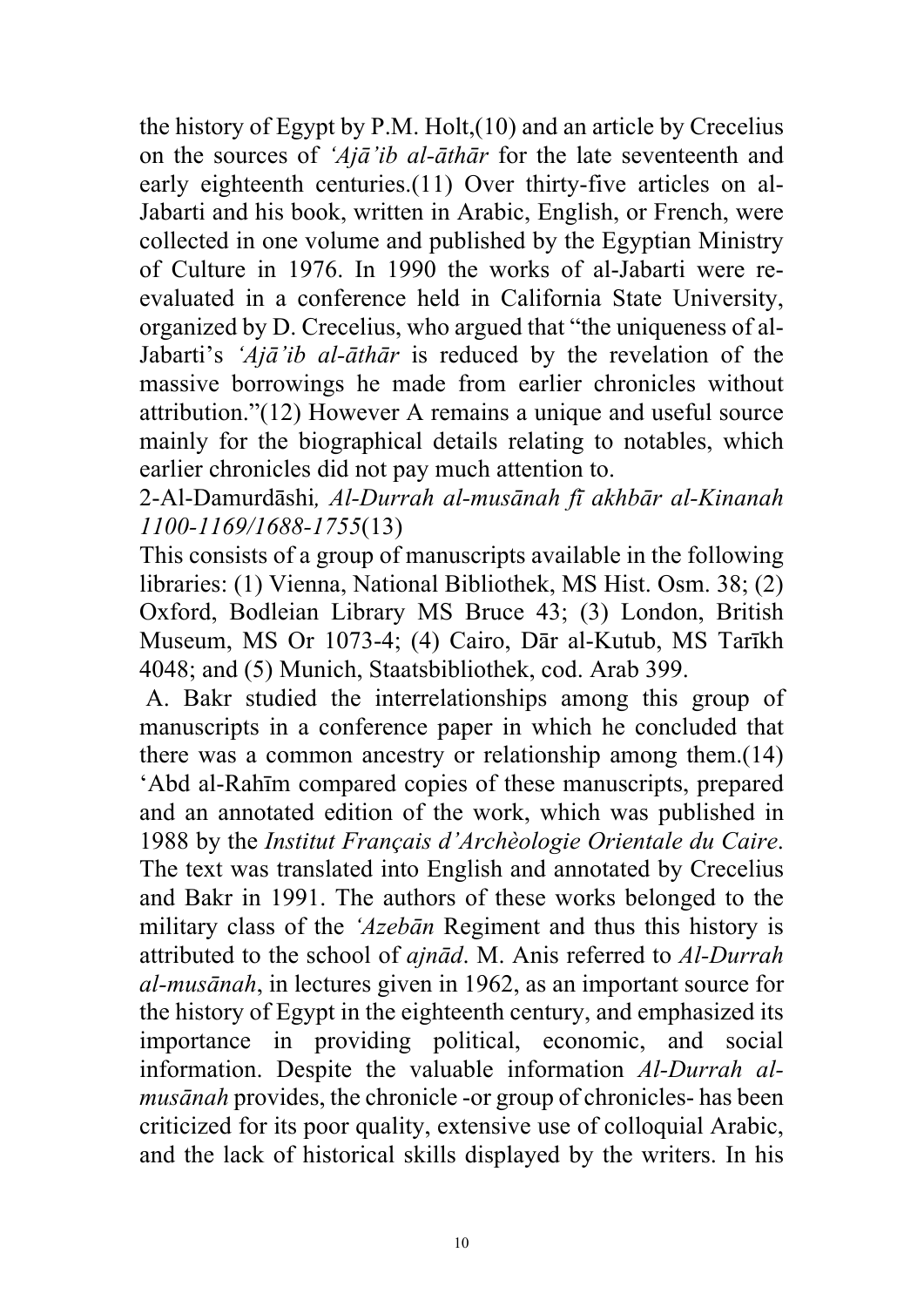articles *'The Career of Küçük Muhammed'*, and *'Account of Arabic Historical Sources'*, Holt referred to these manuscripts which he called "The Damurdashi Group". He compared the copies in Vienna, Oxford, and London and concluded, "These chronicles contain many reported speeches, conveying the impression of inside knowledge, but again this is probably a literary device. There is probably a saga element in these chronicles and the data they appear to provide should be used with caution."(15)

Without mentioning the name of the author or making reference to the title al-Jabarti relied heavily on the accounts of al-Damurdashi, and used him as a major source for the early part of his *'Ajā'ib al-Āthār*. Crecelius carefully traced this dependence in his article 'Ahmad Shalabi ibn 'Abd al-Ghani and Ahmad Ketkhuda 'Azaban al-Damurdashi: Two Sources for al-Jabarti's *'Aja'ib al-Athar fi al-Tarajim wa al-Akhbar'*, in *Eighteenth Century Egypt* (89-102).

3- Ahmad Shalabi 'Abd al-Ghani's *Awdah al-ishārāt*(16) Ahmad Shalabi was a Sufi, regarded as one of the Ulema, and his father was a prominent Sheikh in al-Azhar. The manuscript starts with the term of Khair Bey in 923/1517 and goes down to 1150/1737. Holt referred to it briefly in his *'Ottoman Egypt: an Account of Arabic Historical Sources'*, but at the time that article appeared it was still unpublished. A. 'Abd al-Rahīm studied and annotated the manuscript copy of the text in the library of Yale University and published the text in Cairo in 1978. It is of great value for the history of Egypt during the period under study, as it was composed by a contemporary. Shalabi wrote *Awdah alishārāt* upon request from friends. It was compiled in chronological order, as is shown by its accuracy and frequent references to other sources. *Awdah al-ishārāt* itself was a major source for *'Ajā'ib al-Āthār*. Al-Jabarti mentions it as a reference which he later lost when it was borrowed by a friend of his. It is a basic reference for any study of this period and is of vital importance for the political events in the period under study. 4- Al-Murādi*, Silk al-durar fī a'yān al-qarn al-thāni 'ashar* (17)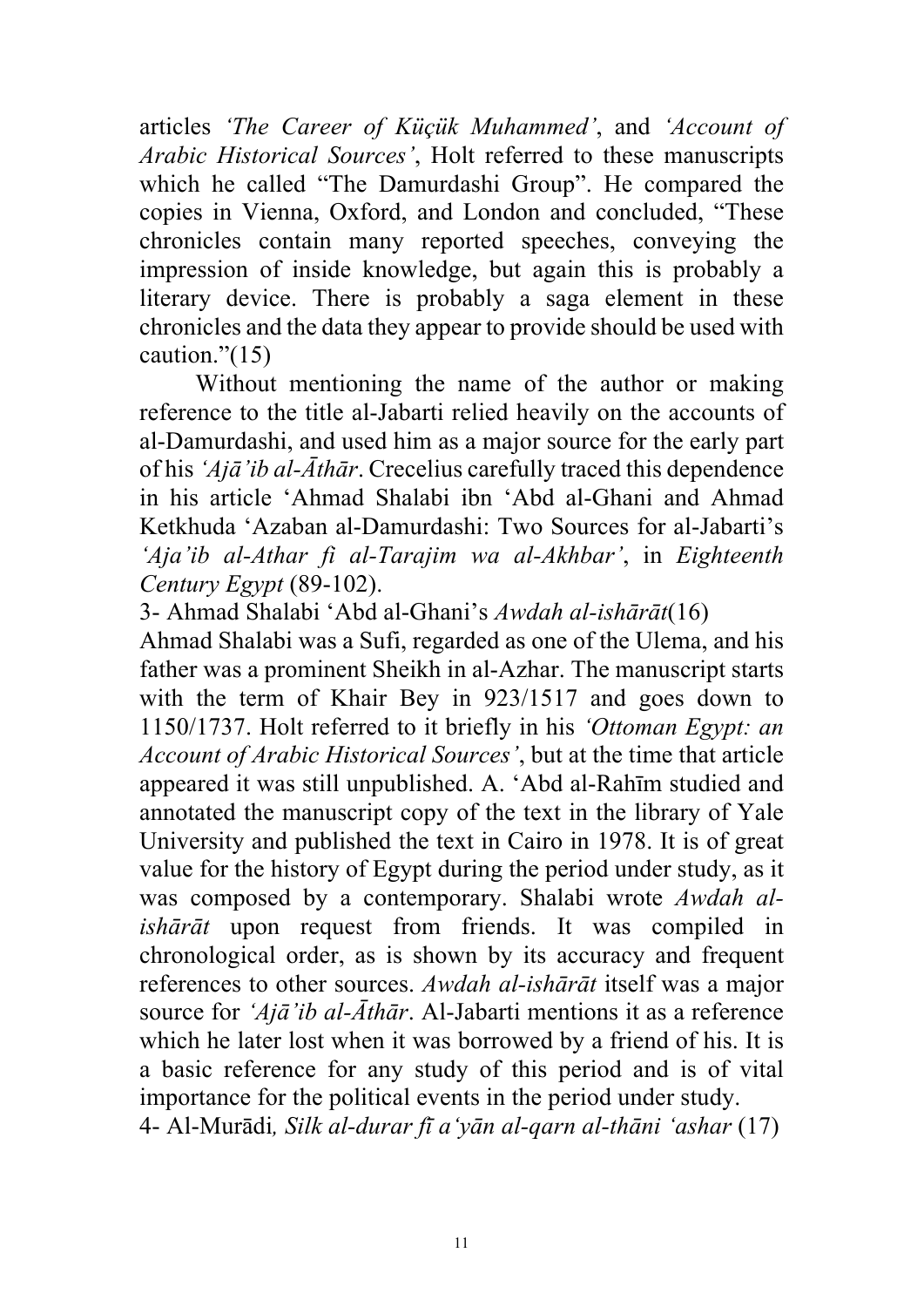This is a major source, used by compilers of biographical dictionaries, for persons of the twelfth century AH. Al-Murādi died in 1206/1791 at the age of 32 and had a close connection with al-Jabarti. He was a Syrian and his father was a Hanafi scholar. His book included biographies of many Egyptian notables. Three volumes of *Silk al-durar* were published in 1291/1873 in Istanbul, while the fourth volume was published in Cairo in 1301/1883. Al-Jabarti knew of al-Murādi's biographical dictionary but did not know what happened to it after al-Murādi's death. M. Anis referred to *Silk al-durar* in his 1962 lectures as an example of manuscript sources containing biographies of persons who lived during this period.

5- 'Abd al-Ghani al-Nābulsi's *al-Haqiqah wal Majāz*(18)

This text, a manuscript copy of which in 246 folios is kept in Cairo (Dār al-Kutub, MS 344 Geography), is Sheikh al-Nabulsi's (1050/1641-1143/1730) account of his travels through Syria, Egypt, and the Hijaz. When the Ottoman Empire incorporated Arab provinces under its rule, vast areas of land were made into one single country. In Mamluk times, Crusaders, Mongols, and various Shi'i sects had been actively engaged in violence in Egypt and Syria, making those places unsafe for travelers, but the situation improved under the Ottomans, so that the idea of travel flourished all around the Empire, resulting in many people compiling travel accounts and descriptions of various cities and provinces. This journey of al-Nabulsi is also referred to as *al-Rihla al-Kubra* (the great journey); it began in Muharram 1105/ September 1693 and ended in Safar 1106/ September 1694. He completed writing the account in 1110/1698. Al-Nabulsi was a prominent Sufi Sheikh with a wide reputation in the Ottoman Empire. He lived in Damascus and had many students from Syria, Egypt, and Anatolia. His writings exceeded 300 titles. Al-Jabarti wrote about him in his biographies in *'Ajā'ib al-Āthār* (1/232). The titles of his works are listed in *Hadiyat al-Ārifīn,*(19) which includes mention of all his travel accounts. Al-Nabulsi spent 83 days in Egypt, which occupy the middle section of his book. The Egyptian part is very informative and detailed. It reflects everyday life with reference to social, economic, and political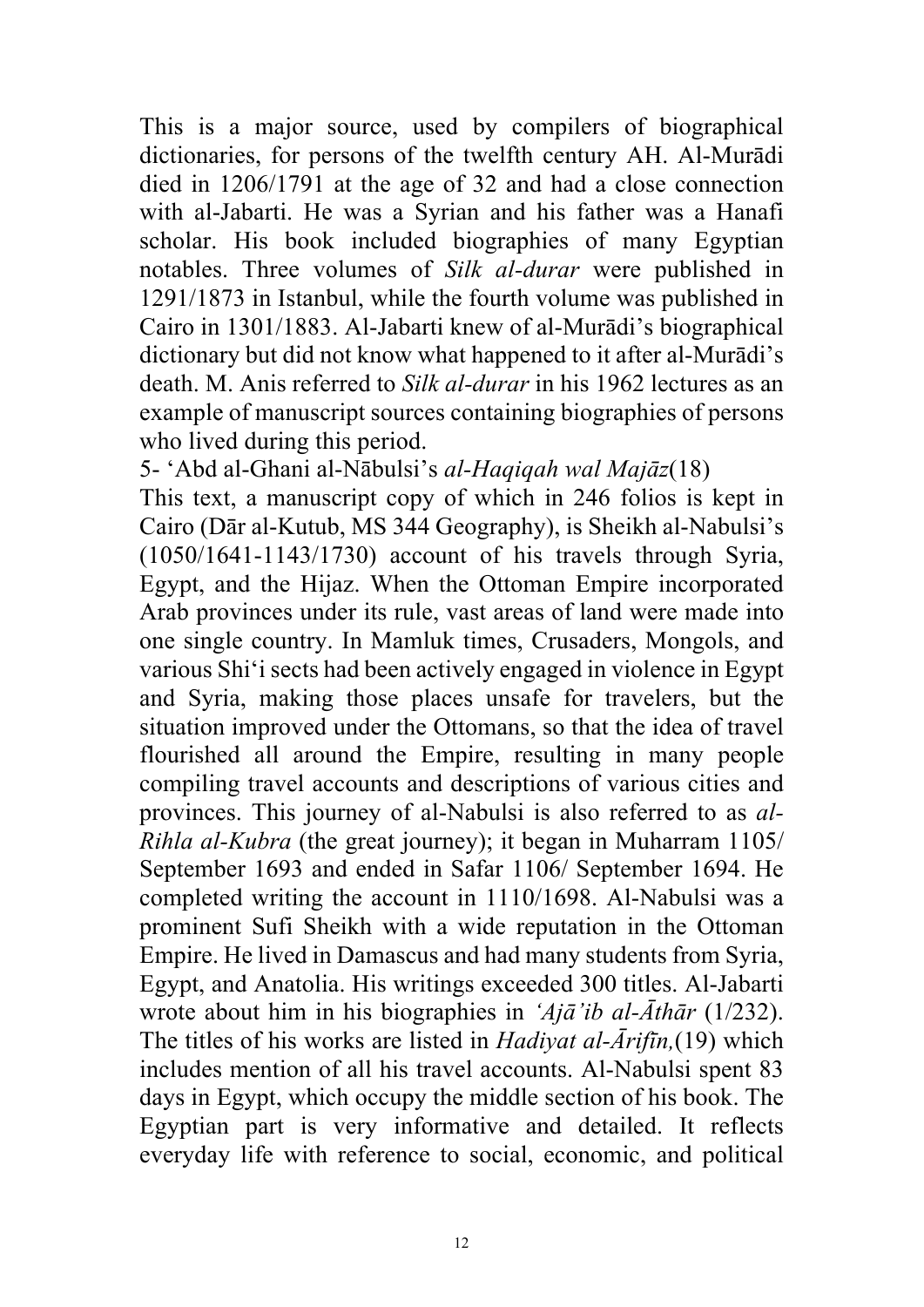aspects. The main purpose of al-Nabulsi's journey to Egypt was to visit the various mosques and graves of pious people. The Egyptian section of *al-Haqiqah wal Majāz* starts with Khan Yunis, after Gaza, as the first town in Egypt. Al-Nabulsi's account is very detailed.

Many of al-Nabulsi's works have been published, but *al-Haqiqah wal Majāz* has not yet received the attention it is due by historians of Ottoman Egypt. In an article written by 'Abd al-Karīm Rāfiq of the University of Damascus, entitled 'Syrian Manuscript Sources for the History of Eighteenth-Century Egypt'(20) some details are given concerning the travel account of al-Nabulsi and its importance. Rāfiq mentions that parts of *al-Haqiqah wal Majāz* were published in Damascus in 1881-2, and in Cairo in 1906-7, but he adds that "it has not been used to any great extent in studies on Egypt."(21) In 1986 the Ministry of Culture in Egypt published the manuscript in facsimile with an introduction and an index to the whole travel account by A. Haridi. For the period of study, *al-Haqiqah wal Majāz* is an important resource and should be considered for future research in the history of Ottoman Egypt.

6- Sheikh Ahmad al-Rashīdī's *Husn al-safā wal ibtihāj bi thikri man wlia imārat al-hājj*(22)

Al-Rashīdī died in 1178/1764, but the work was continued down to 1197/1782, he was regarded as one of the Ulema. Al-Rashīdī wrote about the office of *Amīr al-Hājj*, which was one of the important offices in the Egyptian political system. He went on the pilgrimage several times and witnessed many of the events which he recorded in his book, while he referred to earlier sources for the period that he did not witness, including the works of al-Suyūtī, al-Maqrīzī, Ibn Iyās, Ibn Zunbul, and al-Ishāqī. This book was studied and annotated by Layla 'Abd al-Latīf, for its publication in Cairo in 1980, but has not yet been fully exploited. It has rarely been used in recent studies on the history of Ottoman Egypt. The book starts with the very early days of the pilgrimage, but concentrates more on the pilgrimage route (from Egypt to Mecca) and its organization under the Ottomans. It is a good source for events in Jeddah, Mecca and Medina, as well as for the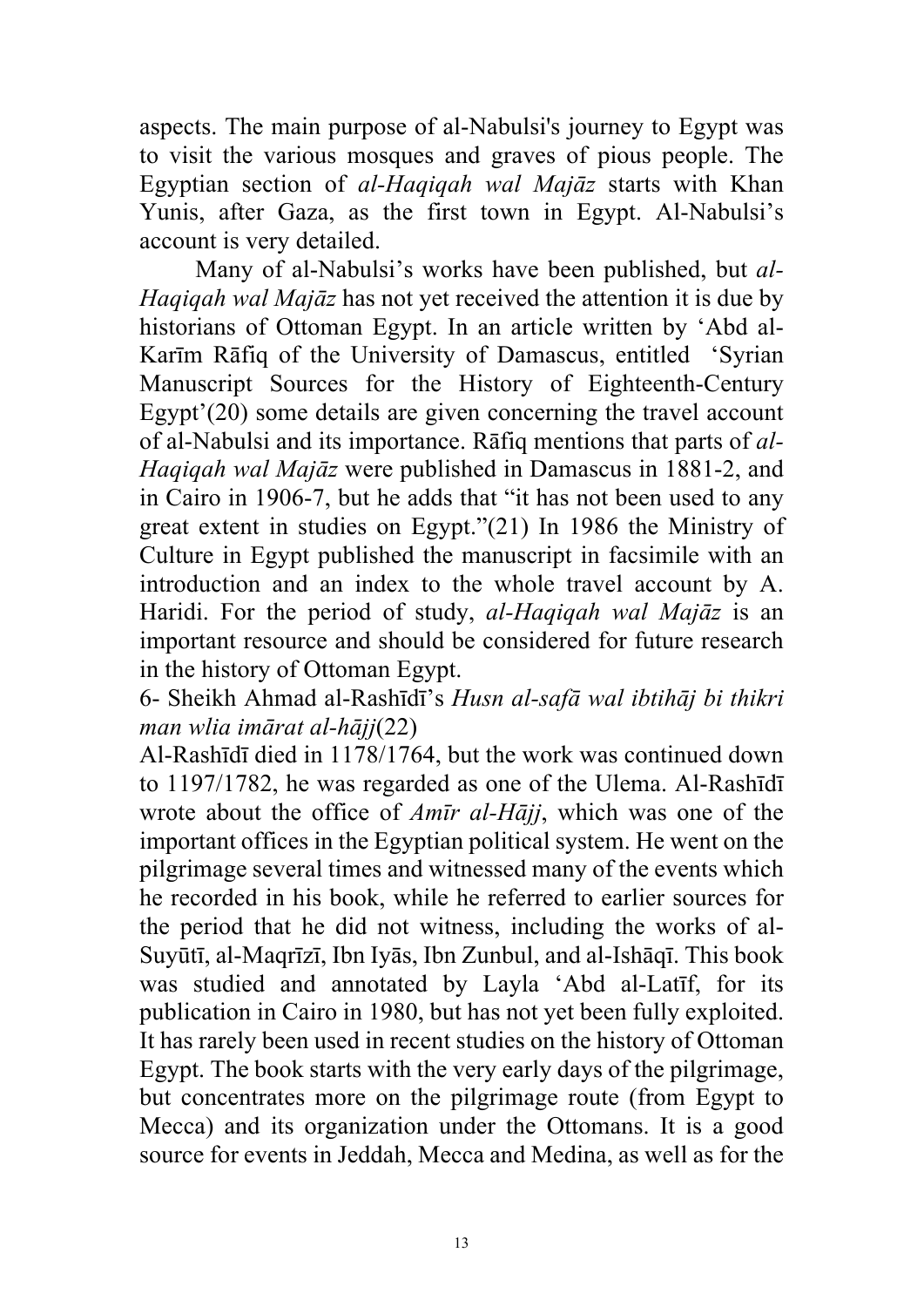history of Egypt. Attacks by the Bedouin, and their suppression by the *Amīr al-Hājj* is an important aspect of Egypt during the period of study.

7- Isma'īl al-Khashshāb, *Akhbār ahl al-qarn al-thanī 'ashar*(23) Manuscript copies of this text are to be found in Cairo (Dār al-Kutub, 2148 Tarīkh Tal'at, and 2107 Tarīkh Taymūr) and in Paris (1858 Arabe). The text was briefly mentioned in Holt's article on Arabic sources. Contained in twenty-six folios, the manuscript contains a very brief history of Egypt from 1120/1708 down to the French invasion in 1213/1798. Al-Khashshab had an early religious education and was a friend of al-Jabarti, who wrote his biography when al-Kashshāb died in 1230/1815. The history was only published in 1990 in Cairo by A. Jamaluddin and I. Abu Ghāzi. It is very brief and misses out important events, but it does give some idea of the political conditions in Egypt. It also pays particular attention to the role of the Ulema and could be useful if used with other, more reliable sources.

8- Hussein Efendi Ruznameji's *Tartīb al-diyār al-Misrīyah fī al- 'ahd al-'*Uthmāni(24)

A manuscript copy is kept in Cairo (*Dār al-Kutub*, 1152 Tarīkh Taymūr). It has been published twice: in 1936 by Shafīq Ghorbāl in *the Bulletin of the Faculty of Arts* of Cairo University, and in a book by Stanford Shaw in 1964. The book is a set of answers to questions posed by French officials to Hussein Efendi, in seventyfive pages. Topics include the political system of Ottoman Egypt, its governors, the military and judicial systems, Egyptian provinces, and the *iltizam* system. This work provides a general view of the Ottoman political and administrative systems in Egypt, and could be a useful source for those aspects in the period under study.

*9- Sheikh 'Ali al-Shādhili's Dhikr ma waqa'a bayna 'asākir Misr al-mahrūsah*(25)

An edition of the manuscript (Cairo, *Dār al-Kutub*, 367 Tarīkh Taymūr) was published in *al-Majallah al-Tarīkhiyyah al-Misriyyah* by A.Tulaymat.(26) This source deals only with the 1123/1711 crisis, which continued for seventy days, causing much destruction and suffering in Cairo. Al-Shadhili wrote his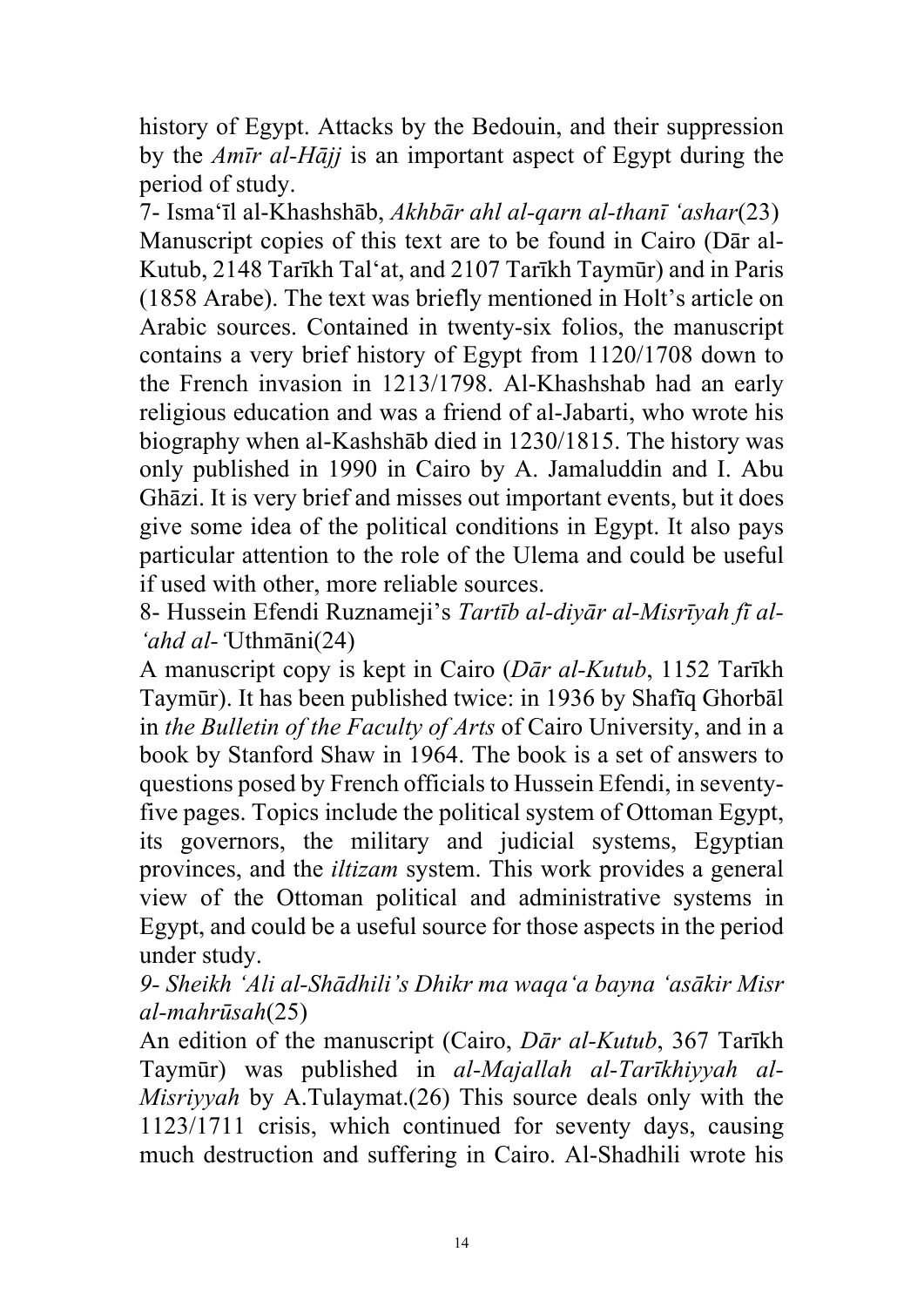account as an eyewitness and reported the roles played by the military regiments, the Pasha, the Ulema, the Mamluk beys and the Bedouin who came from the provinces of Egypt to join in alliances and battles. This source is an important and detailed account for an event that took place in the period of this study. An article was written on this manuscript by A. Raymond, entitled *'The Opuscule of Sheikh 'Ali al-Shādhili: A source for the History of the 1711 crisis in Cairo'*.(27)

10- Ali b. Ridwan's *Zubdat al-ikhtisār*(28)

This is a chronicle of Ottoman Egypt, which begins with the regime of Khair Bey in 923/1517 and goes down to 1111/1699, with an additional entry for 1113/1701-2. It is not clear whether the name, 'Ali ibn Ridwān, at the front of the chronicle is that of the author or the copyist. Another name, Hajj Mustafa al-Halabi also appears on the first page. The introduction is different both in handwriting and style, from the rest of the chronicle. It is also noticeable that the chronicle has been revised and additional information added in the margins. It consists of forty-one folios in a tiny script. It seems that the only historian to have taken notice of this chronicle is Holt, who wrote about it in his survey of Arabic manuscript sources for the history of Ottoman Egypt, where he concluded "It is a most valuable source for the last decades of the seventeenth-century."(29) Holt also used *Zubdat al-ikhtisār* as one of the major sources for his writings on the career of Küçük Muhammed and the beylicate in Ottoman Egypt during the seventeenth century. In comparison with other contemporary sources, Holt argued that *Zubdat al-ikhtisār* is an independent source, although it has some similarities with other chronicles, such as *Awdah al-ishārāt*, but clearly *Zubdat alikhtisār* is an earlier source than Ahmad Shalabi's, and is more detailed in the later part of the period it covers. Holt also noticed that much of its later data are clearly the jottings of a contemporary. It may also be clearly observed that the author was an eyewitness of many of the later events. He also mentions being told by someone else about those later incidents that he did not personally witness.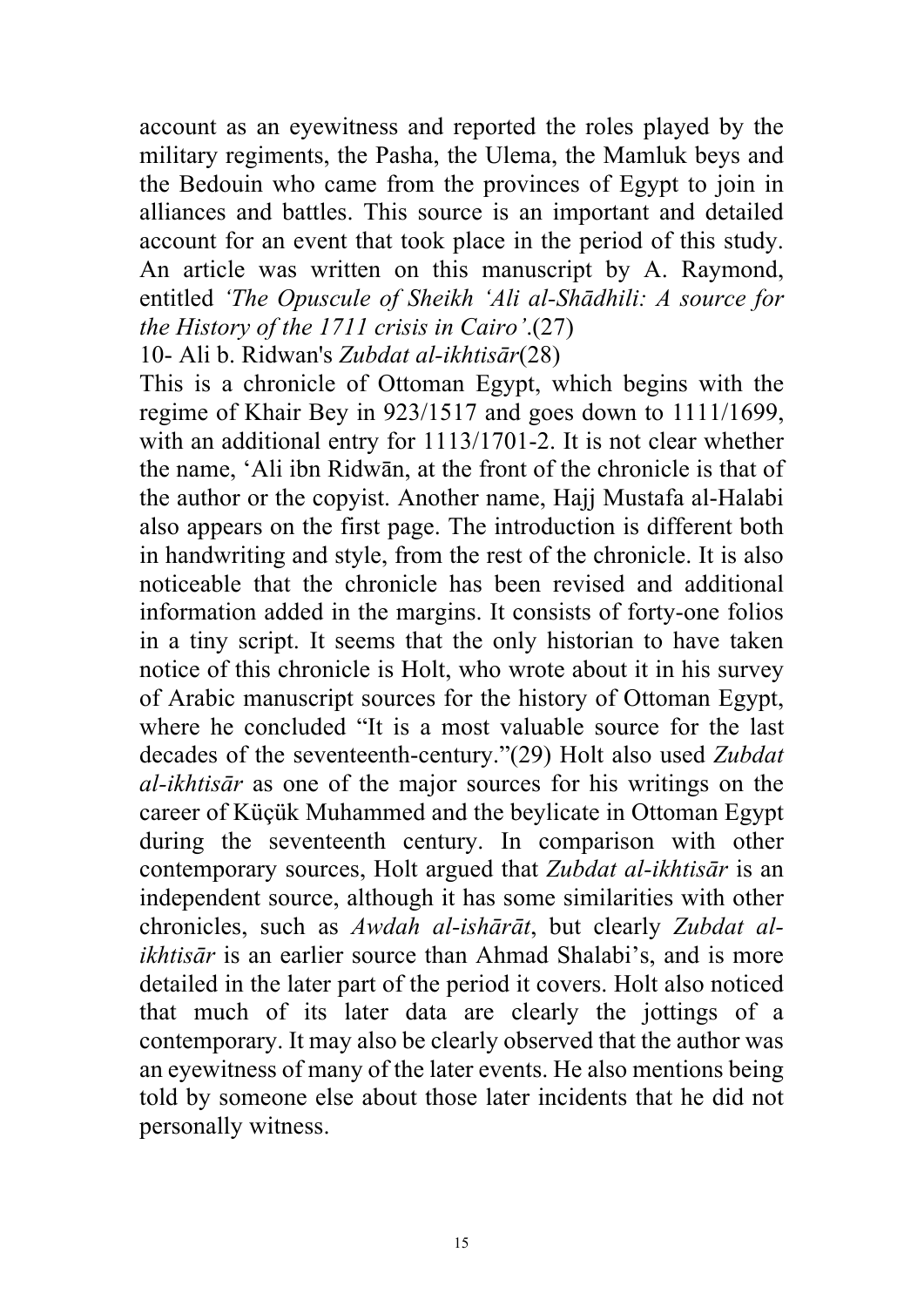*Zubdat al-ikhtisār* pays most attention to political events in Egypt and also to major crises such as droughts, the Nile's inundation, weather changes, and other natural phenomena. There are no biographies of notables as in other works such as those of al-Jabarti and al-Murādi, and the author pays more attention to events rather than to people. If it is to be classified, *Zubdat alikhtisār* is more in the style of compositions by *ajnād* (military officials) who wrote on the history of Egypt. The author gives quite abundant information about events inside the Citadel and the Pasha's court, and the various activities of the seven regiments. Very little is given about life in Cairo itself, which suggests that the author spent more time in the Citadel than in Cairo. For details of the political system of Ottoman Egypt, *Zubdat al-ikhtisār* is an important resource.

11- Jād Allah al-Ghunaymī's *al-Durr al-nadīr fī adab alwazīr*(30)

This manuscript consists of forty-two folios. It was completed in 1101/1689 by Al-Ghunaymī, who was a prominent scholar of his time. His writings vary between literature and philosophy. The dates of both his birth and death are unknown, but it is clearly indicated that he wrote *al-Durr al-nadīr* in 1101/1689. He also wrote another book on theology in 1155/1742.(31) *al-Durr alnadīr* was presented to Ahmad Pasha, the Wazir of Egypt from Muharram 1101 to Jumada II 1102/ October 1689 to March 1691. The motive behind writing this book was indicated by the author; he refers to a prophetic tradition that at the beginning of each century a reformer would come to reform what has been corrupted. Al-Ghunaymī presented this book to the Pasha hoping that he would be the reformer of the twelfth century, which started with his reign. Ahmad Pasha was known for his piety and is most remembered for rebuilding the famous al-Mu'aiyad mosque in Cairo.(32) He was also involved in fighting the Bedouin, who caused many problems in the provinces. He died in office in 1691, which was not common for Pashas in Egypt, who generally were either dismissed or overthrown. Al-Ghunaymī divided his book into an introduction, two chapters, and an ending. He discusses attributes of the Wazirs, relations between kings and their Wazirs,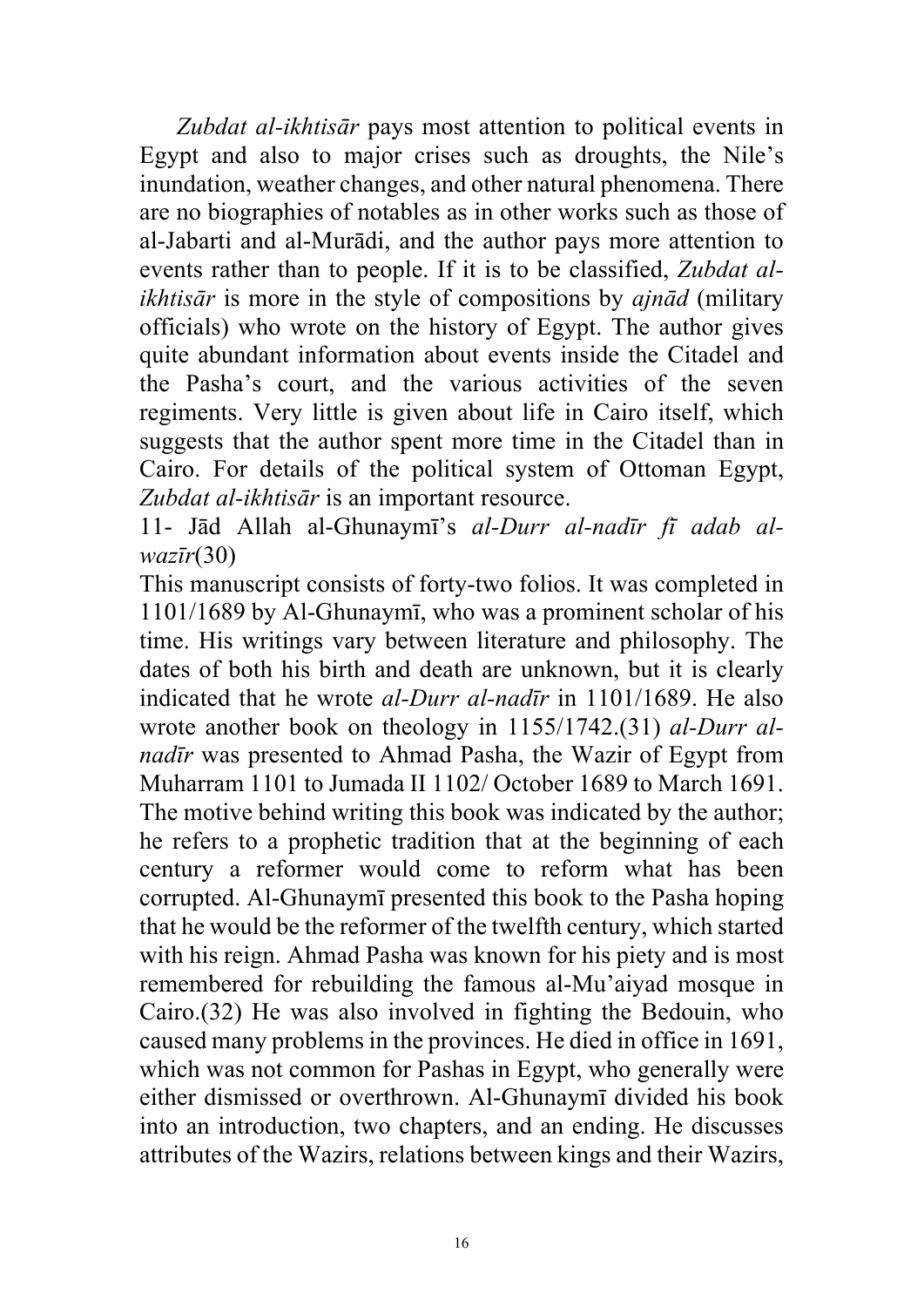types of Wizarats and differences between one and another. *al-Durr al-nadīr* also discusses the way in which a Wazir should deal with his subjects, with a large chapter on justice. The text is full of traditions and stories from the days of the Persians, the Umayyads, and the Abbasids. There is not much reference in the work to current political issues of the time, but it is very important for the following reasons:

- The manuscript of al-Ghunaymī contains much material on political theory and legislation. It dates from a time for which very little documentary material is available on these issues. This manuscript could be regarded as the first work of an 'ālim providing information on the political and legislative bases of Egypt as a province governed by a Wazir.

- This book also gives many clues on the relations between the Pasha and the Ulema, and the ideal view as suggested by al-Ghunaymī. It also reflects views of the Ulema on the ruling class and how an ideal Islamic government should conduct itself.

- Very little writing on these issues existed in Egypt at that time owing to changes in officials' status and in administration. Thus, for the political system of Ottoman Egypt, *al-Durr al-nadīr* is a vital source.

This manuscript has not yet been studied, nor has there been any known attempt to use this source for research into this period with which we are concerned.

12- Mustafa al-Bakri's *al-Nihla al-nasrīyah fī al-rihlah al-Misrīyah*(33)

This manuscript consists of eighty-five folios, containing a report on a journey made to Egypt in 1132/1719, by Mustafa al-Bakri (1099-1162/1687-1749), a well-known Sufi Sheikh, who was born in Damascus, and made during his life-time several journeys to Aleppo, Jerusalem, Baghdad, Constantinople, the Hijaz, and Egypt. Several years after the journey recounted in the text, he came back to live in Egypt and died in Cairo in 1162/1749. In his dictionary of authors, *Hadīyat al-'arifīn*, al-Baghdādi mentions over 100 titles of books which al-Bakri composed during his lifetime, most of which are on Sufi themes, and religious matters.(34) Al-Ziriklī refers to large volume containing the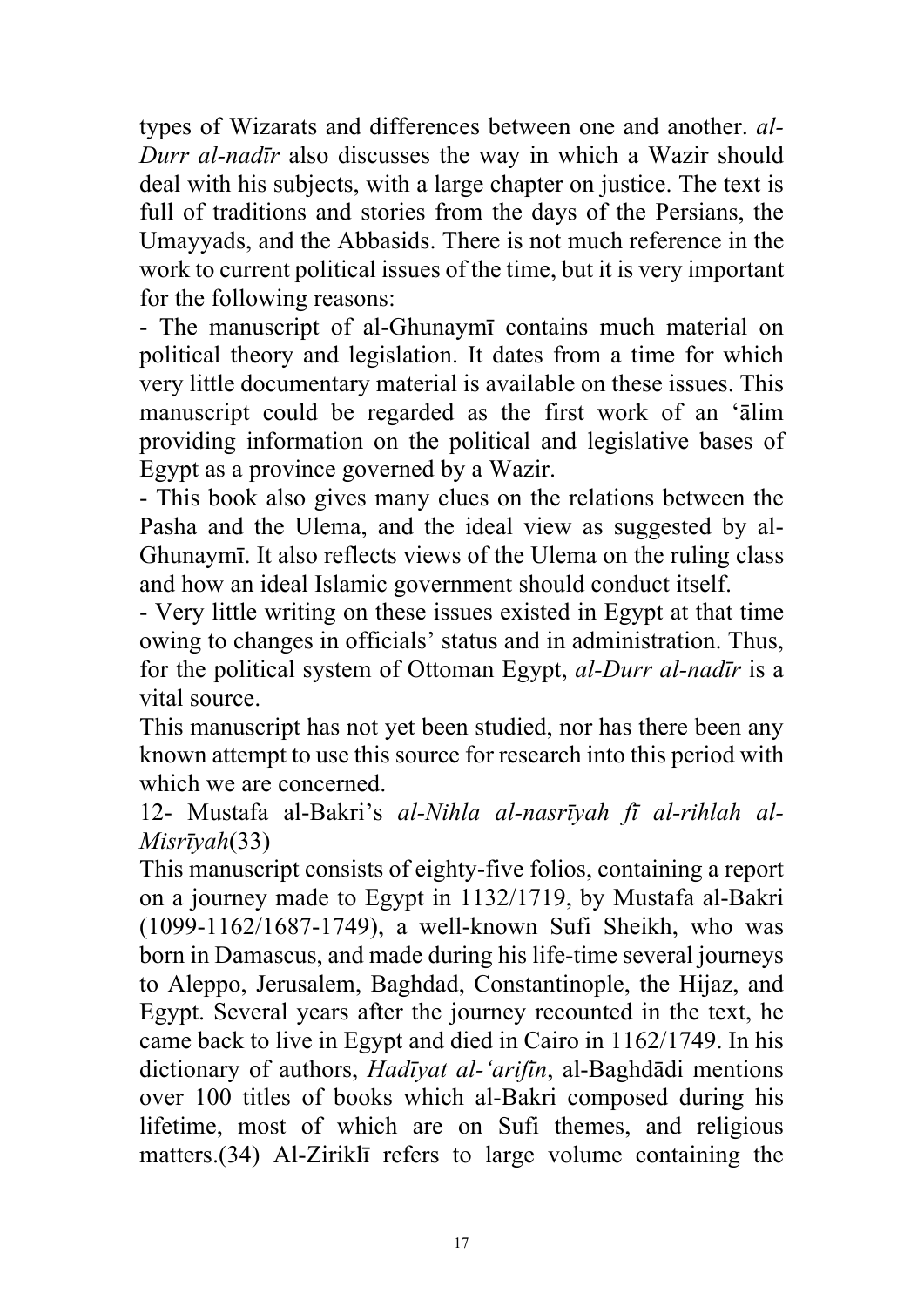collection of al-Bakri's travel accounts but makes no mention of where this volume is to be found.(35) Mustafa al-Bakri started his journey in Shawwāl 1132/1719, accompanying Wazir Rajab Pasha, the governor of Aleppo, who was going to Egypt to become the Wazir appointed by the Porte. Al-Bakri describes the journey with the Wazir as it began in Jerusalem and proceeded via Gaza. Soldiers from Egypt went to accompany the Wazir during his journey for his protection. He also describes the large house of a Mamluk, Muhammed Bey Abu al-Shawārib. He then describes Cairo as it was when he arrived there. This travel account includes the names of places and mosques visited by the author, and there were many references to *qādīs* and Sheikhs whom he saw during his visit, with very accurate descriptions of the events he witnessed. The work also contains samples of poetry and reports of visits and discussions with scholars at various places in Cairo. Al-Bakri also had a trip on the Nile, which he describes as a horrifying journey. He also visited the northern provinces of Egypt, including, al-Mansūrah, Dimyāt and other cities. The journey was interesting and informative, although al-Bakri was more concerned about the religious places he visited. His travel account casts light on the life of Sufi Sheikhs and the Ulema, who were remarkably rich and influential. This travel account could be useful in various ways for the history of Ottoman Egypt at the time. It was written at a time when the idea of journeys within the Ottoman lands, such as the journey of Evliya Çelebi, and that of al-Nabulsi, was very much in vogue. There were also journeys to other European capitals during the reign of Ahmad III, who sent embassies to Vienna (1719-30), Paris (1721-2), Moscow (1722-3), and Poland (1730). Among the results of these embassies were the various travel accounts composed by those who joined in travels and embassies.

The travel account of al-Bakri has not yet been studied or used in any form of research on the history of Ottoman Egypt, although it is of vital importance for the period.

13-Yūsuf al-Malwānī's *Tuhfat al-'ahbāb*(36)

No information is available on Yūsuf al-Malwāni as a scholar or a historian. His work is nevertheless one of the important sources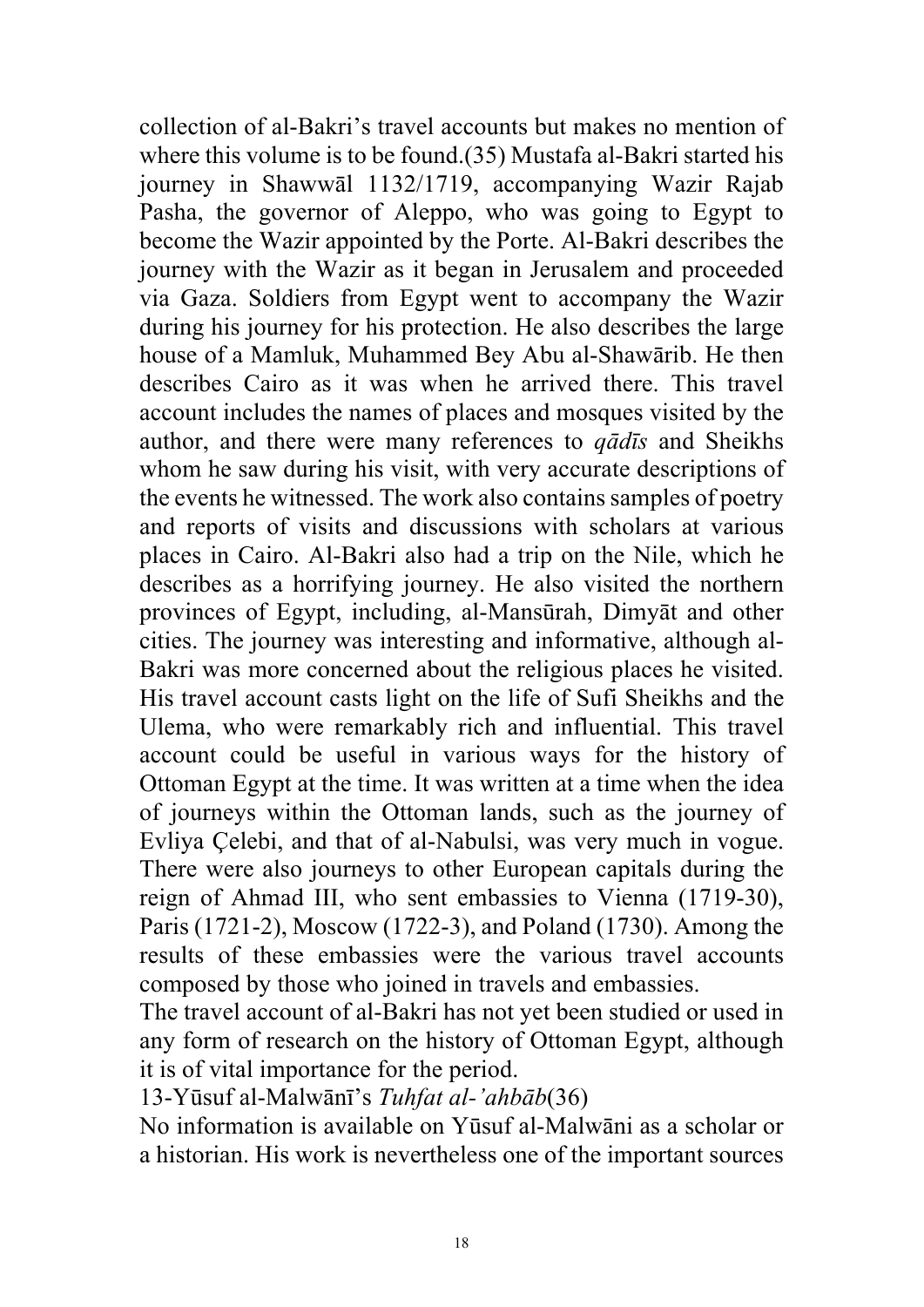for the period in which he lived. Al-Malwāni continued to record the events he witnessed until his death in 1131/1719 and his work was continued by Murtada al-Kurdi until the year 1136/1724. Unlike previous manuscript histories al-Malwāni divides his work into four major chapters dealing respectively with pre-Islamic Egypt, Islamic Egypt to the end of the Fatimid era, the Mamluk Sultanate from its establishment to the death of Tuman Bey and the invasion of Selim I in 1517, and the Ottoman period until 1136/1724.

The first three sections are rather concise and very general, while the last chapter occupies more than two thirds of the whole book. Al-Malwāni refers to all the major events that took place in Egypt in the political, economic, and social spheres. He also records the times of drought, famine, flood or other natural disaster that were frequent in Egypt in his days. He refers to previous sources and, for events which he did not personally witness, al-Malwāni mentions the names of people who were his informants about various incidents. Although *Tuhfat al-'ahbāb* has not yet been published, it has been used as a major source for many recent writings on the history of Ottoman Egypt. A. 'Abd al-Rahīm, in his article *'Yūsuf al-Malwāni's Tuhfat al-Ahbāb, and Ahmad Shalabi Abd al-Ghani's Awdah al-Isharāt'*,(37) compares the two chronicles and proves in various cases that al-Jabarti had copied parts of al-Malwāni's reconstruction of the seventeenth and eighteenth centuries from it.

14- Ibrahīm al-Sawālihī al-'Awfī's *Tarājim al-sawā'iq fī waqi'at al-sanājiq*(38)

The work of al-Sawālihi focuses on the 1071/1660 crisis. An edition of the text, studied and annotated by A. 'Abd al-Rahīm, was published in 1986 by the *Institut Français d'Archèologie Orientale du Caire*. The text of the *Dār al-Kutub* manuscript, however, continues down to 1113/1701, a supplement being written by a different author, Muhammed Ibn Mahmūd. This unpublished addition is, in fact, an important source for our period of study as it contains a very rich and detailed account of everyday events in Egypt, superior in quality and quantity to *Zubdat al-ikhtisār* and *Awdah al-ishārāt*, although surprisingly it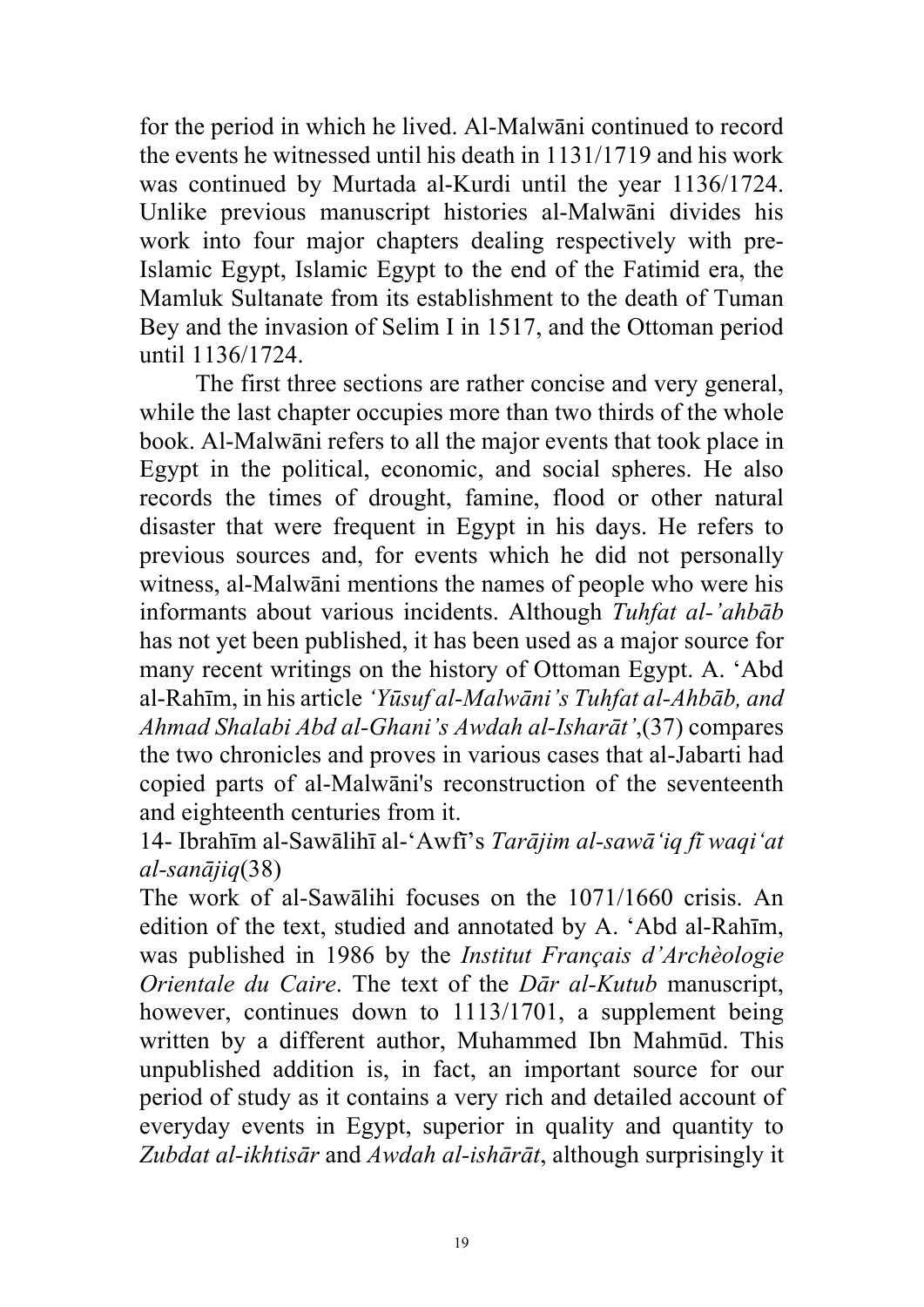has not received the attention of scholars and researchers of Ottoman Egypt. The manuscript reflects the political situation, various military conflicts, and the impact of these events on the capital and the rural areas of Egypt.

15- Anonymous, *Tarīkh Mūlūk Āl 'Uthmān wa nuwwabihim bi Misr*(39)

A concise history of the Ottoman Sultans and their Wazirs in Egypt, this text begins with the year 923/1517 and ends in 1129/1716, referring to each Pasha and the major political events that took place during their terms in office. No work has been done on this manuscript, nor does there exist any study of it.

 There are also other important sources that could be used alongside the above-mentioned manuscripts. *Ruzname sijills*, containing details of incomes, annual budgets, and salaries of the military, are available for a limited number of years, and some important firmans, which are limited in number but great in value, still survive.(40) Two major *waqf* documents are also available for this period; these are the waqf of Amīr Mustafa Ibn Yūsuf of 1112/1700, and that of Amīr Shahīn Agha of 1129/1716.

 A vital source for the political system of Egypt under the Ottomans is the famous *Qanunname*.(41) The original Turkish manuscript is available, a translation into Arabic of the *Qanunname* for 931/1525 was published in Cairo in 1986. Other sources are French travelers' and Consuls' reports, which provide useful material for the period of study. The most important of those are the writings of Savary, Granger, Volney, and Olivier. There are also important reports by Consuls Millet and Mure, and several accounts of English travelers, of which the most significant is Joseph Pitts' account.(42)

 Manuscript sources, which cover, partly or fully, the period from 1099/1687 to 1150/1737 are greater in quantity than those of earlier periods. Much of the material has not yet been fully exploited, while many manuscripts have still not received any attention whatsoever from researchers. The aim of this study was to shed some light on one of the darkest and most obscure periods of Ottoman Egypt. It is hoped that it will be a step towards uncovering the hidden parts of Egypt's history under the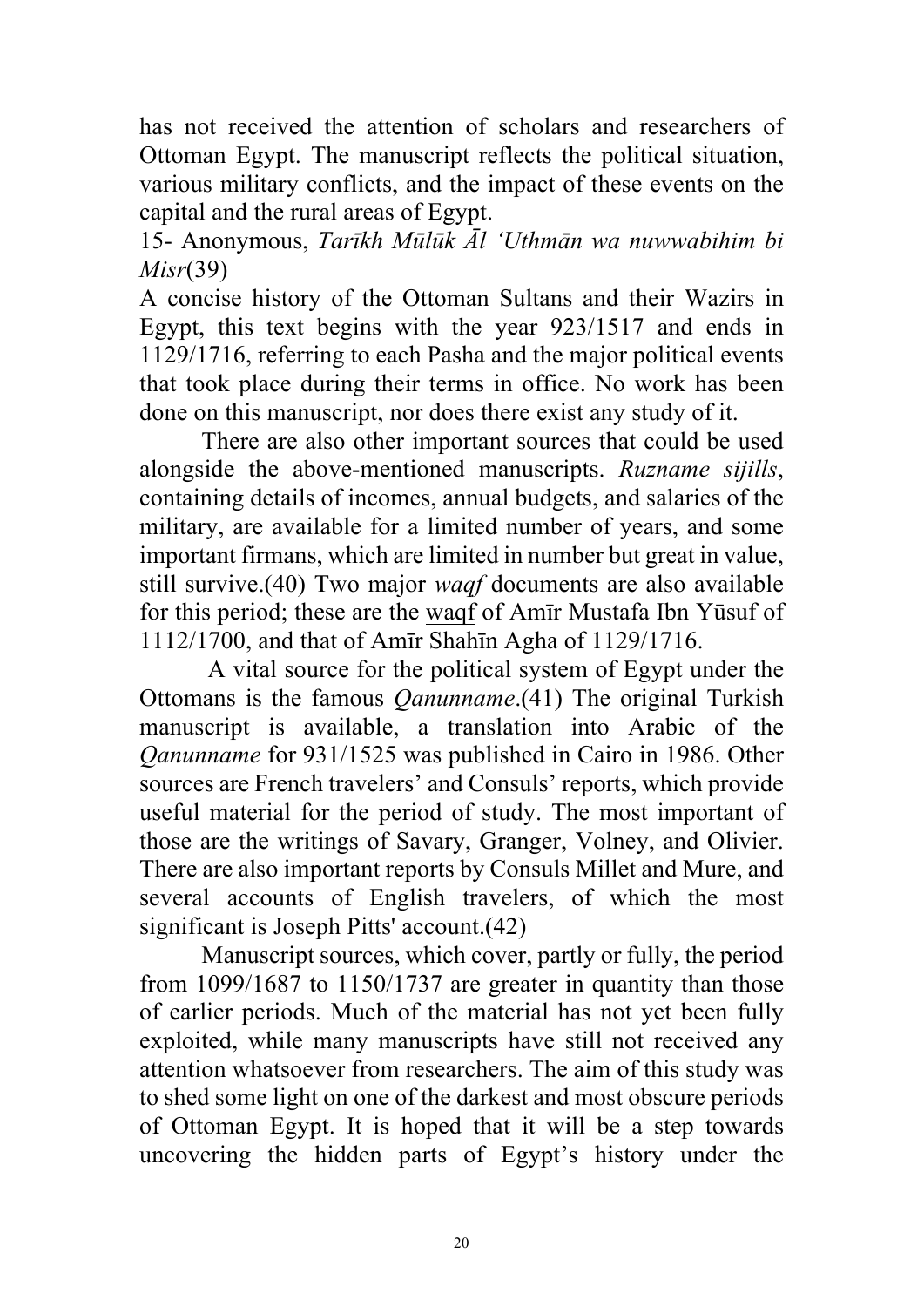Ottomans, providing more material and encouragement to future research.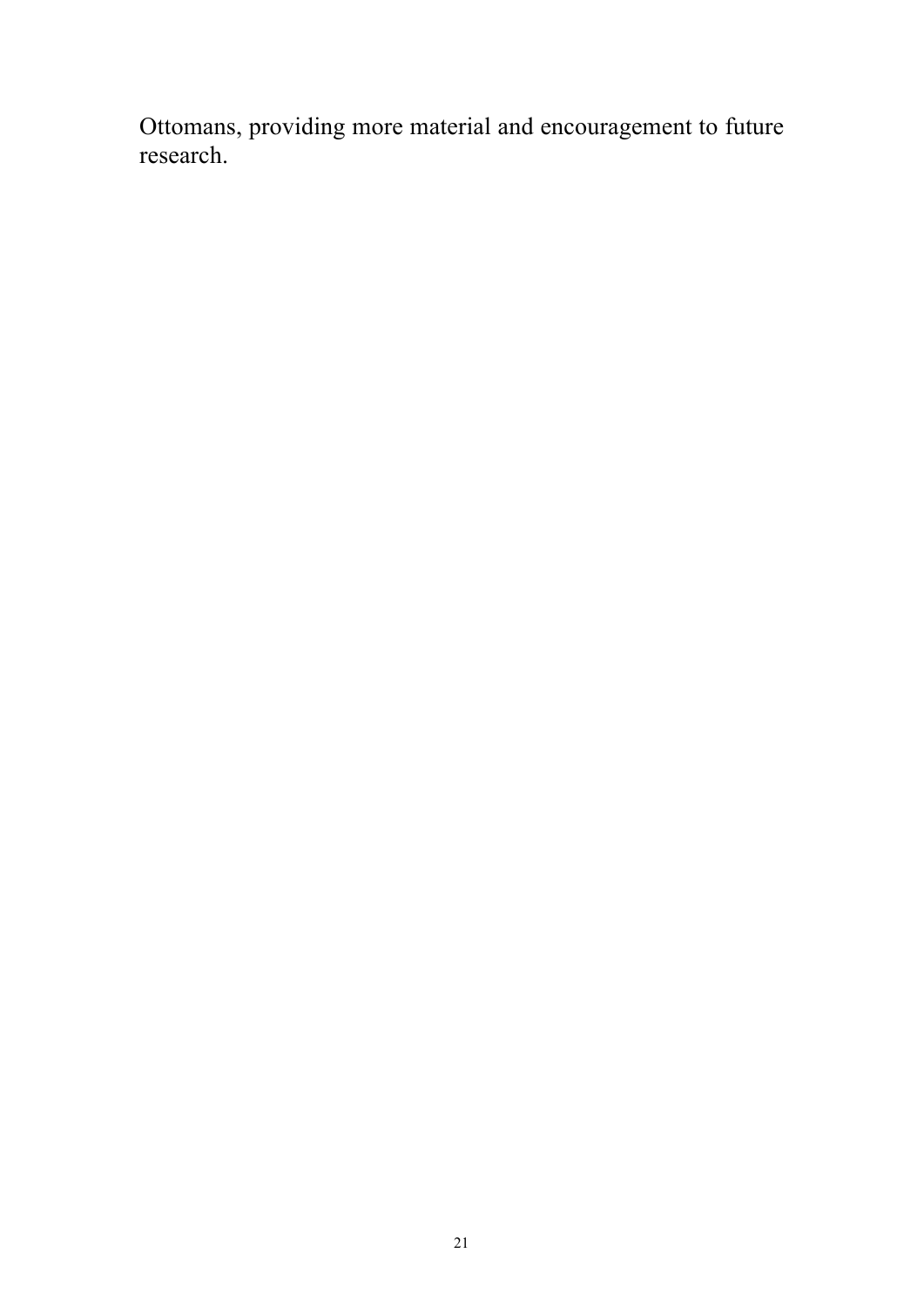# **Footnotes**

(1) The most notable historians of this period are al-Suyūti, al-Shawkāni, Ibn Taghri Birdi, and Ibn Iyās.

(2) al-Jabarti, 'Abd al-Rahmān**.** *'Ajā'ib al-āthar fī al-tarājim wal-akhbār* (Cairo, 1297/1880).1/6.

(3) *ibid.,*

(4) A. al-Jumayi', *Ittijāhāt al-kitābah al-tarīkhiyah fī tarīkh Misr* (Cairo, 1990).

(5) P.M. Holt, *Political and Social Change in Modern Egypt* (London, 1968) 3-12.

(6) In P.M. Holt, *Studies in the History of the Near East* (London, 1973) 3.

(7) D. Crecelius (ed.) *Eighteenth Century Egypt*, (Los Angeles, 1990) 3.

(8) al-Jabarti, 'Abd al-Rahmān**.** *'Ajā'ib al-āthar fī al-tarājim wal-akhbār* (Cairo, 1297/1880).

(9) D. Ayalon, *'Studies in al-Jabarti'*, *Journal of the Economic and Social History of the Orient* 3/2 (1960) 218.

(10) P.M. Holt *'Al-Jabarti's introduction to the History of Ottoman Egypt'*, in Holt*, Studies in the History of the Near East* (London, 1973) 161-177.

(11) In D. Crecelius (ed.) *Eighteenth Century Egypt* (Los Angeles, 1990) 89-102.

(12) *ibid.,* p. 5.

(13) An edition of the manuscript has been annotated and published by A. A. 'Abd al-Rahīm, (Cairo, 1988), it was also translated into English, annotated, and published by A. Bakr and D. Crecelius, (New York, 1991).

(14) A. Bakr, *'Interrelationships among the Damurdashi Group of Manuscripts'*. In D. Crecelius (ed.) *Eighteenth Century Egypt*. 79-88.

(15) P.M. Holt (ed.), *Political and Social Change in Modern Egypt* (London, 1968) 3-12.

(16) 'Abd al-Ghani, Ahmad Shalabi. *Awdah al-isharāt fī man tawalla misr min al-wuzarā'i wa al-bashāt* (Yale University, Carlo de Landberg collection, Ms. No. 3, History of Egypt from 922/1516-7 to 1150/1737-8). An edition of this manuscript has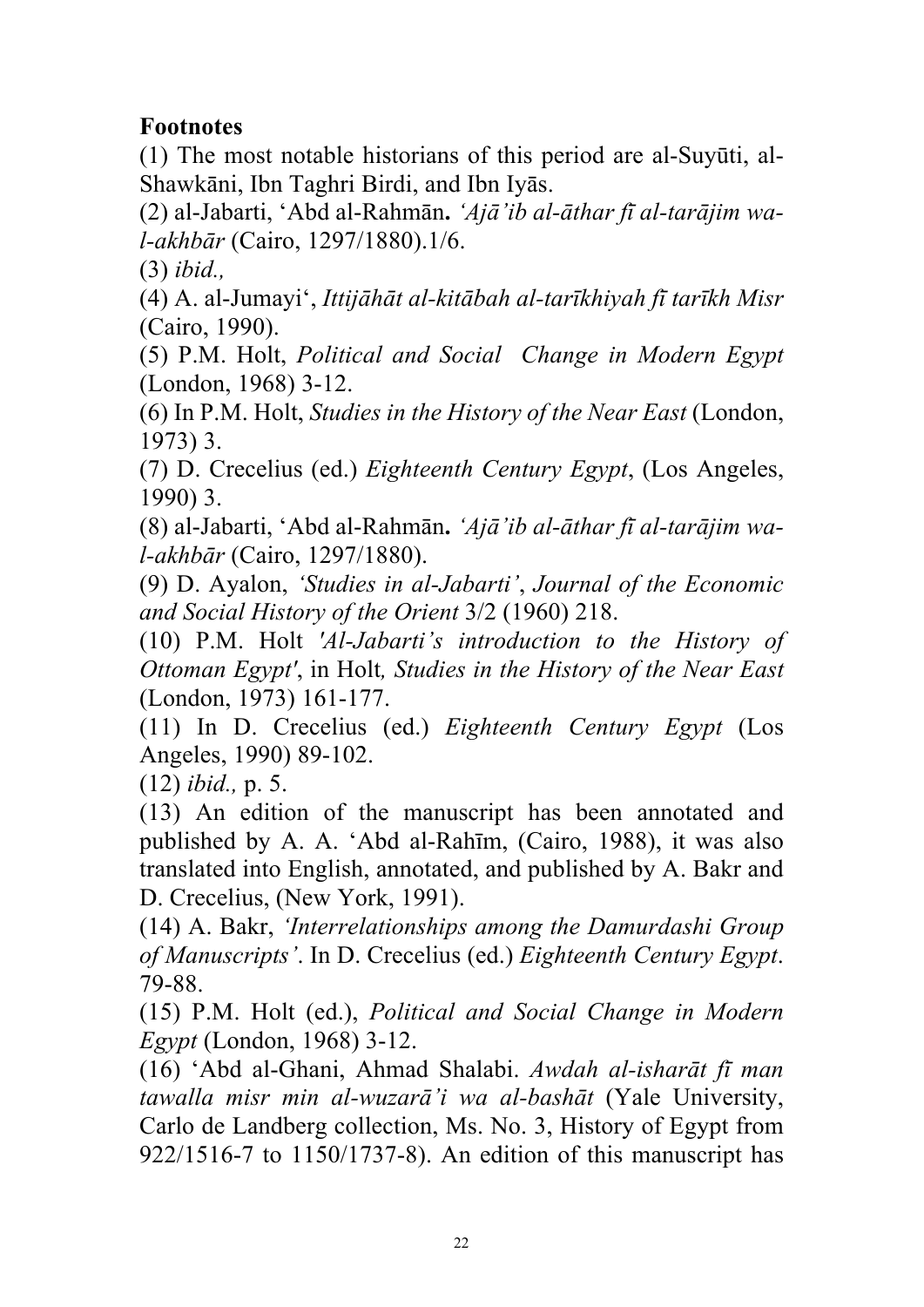been published by 'Abd al-Rahīm 'Abd al-Rahmān 'Abd al-Rahīm (Cairo, 1987).

(17) al-Murādi, Muhammed Khalīl. *Silk al-durar fī a'yān al-qarn al-thanī 'ashar*. 4 vol. (Cairo 1291/1874).

(18) al-Nābulsi, 'Abd al-Ghani. *al-Haqiqah wa al-majāz fī alrihlah ilā bilād al-Shām wa Misr wa-l-Hijāz* (Cairo, Dār al-Kutub, Ms. 344 geography, 246 folios). It has been published by A. Harīdi. (Cairo, 1986).

(19) Al-Baghdāi*, Hadiyat al-'Arifīn*, 1/590-594.

(20) In D. Crecelius (ed.), *Eighteenth Century Egypt* (Los Angeles, 1990) 103-114.

(21) *ibid.,* p. 104.

(22) al-Rashīdī, Ahmad*. Husn al-safā wa-l-ibtihāj bi dhikr man walia imarat al-Hajj* (Cairo, Dār al-Kutub, Ms. 5559 Tarīkh). It has been published by L. 'Abd al-Latīf (Cairo, 1980).

(23) al-Kashshāb, Isma'īl. *Akhbār al-qarn al-thānī 'ashar* (Cairo, Dār al-Kutub, Ms. 2148 Tarīkh Tal'at; 2107 Tarīkh Taymūr). It has been published by A. Jamāluddīn and I. Abu Ghazī, (Cairo, 1990).

(24) al-Ruznameji, Hussein Efendi. *Tartīb al-diyār al-Misriyyah fī al-'ahd al-'Uthmāni* (Cairo, Dār al-Kutub, Ms. 1152 Tarīkh Taymūr). It has published in 1936 by S. Ghurbāl in the Bulletin of the faculty of Arts of Cairo University, and as a monograph by Stanford Shaw in 1964.

(25) al-Shadhili, 'Ali. *Dhikr ma waqa'a bayna 'asāker almahrousah Misr* (Cairo, Dār al-Kutub, Ms. 367 Tarīkh Taymūr). It has been published by A. Tulaimāt *al-Majallah al-Tārīkhiyyah al-Misriyyah*, 14 (1968) 312- 403.

(26) 14 (1968) 321-403.

(27) In D. Crecelius (ed.) *Eighteenth Century Egypt* (Los Angeles, 1990) 25-38.

(28) Ali b. Ridwan. *Zubdat al-ikhtisār* (London, British Library, Add. 9972). A Chronicle of Ottoman Egypt which begins in 923/1517 and goes down to 1111/1699. An edition of this manuscript has been published by Bashir Zain al-Abdin (Cairo 2006).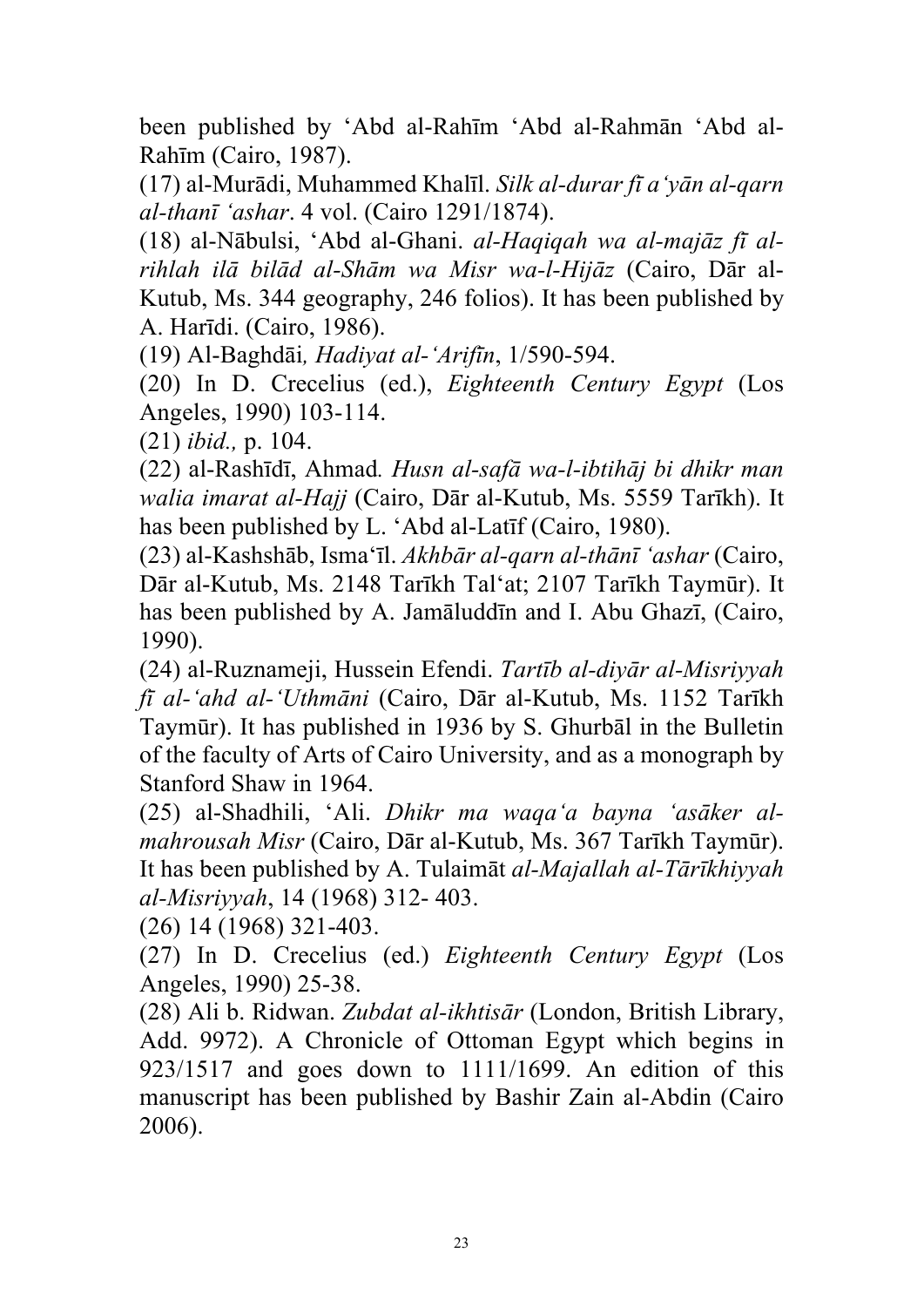(29) P.M Holt*, Political and Social Change in Modern Egypt* (London, 1968) 155.

(30) al-Ghunaiymī, Jād Allah. *al-Dur al-nadīr fī adab al-wazīr* (Cairo, *Dār al-Kutub*, Ms. 1655 and 3549 Ādab).

(31) Al-Baghdadi, *Hadiyat al-'arifīn*, 1/249.

(32) A. Shalabi, *Awdah al-Isharāt* (Cairo, 1987) 184.

(33) al-Bakri, Mustafa. *al-Nihlah al-nasriyyah fī al-rihlah al-*

*Misriyyah* (Cairo, *Dār al-Kutub*, Ms. Geography 651 Majāmi').

(34) Al-Baghdadi, *Hadiyat al-'arīfīn* 2/446-50.

(35) Al-Zirikli, *al-A'lam*, 8/141. See also al-Murādi, *Silk aldurar*, 4/190-200, and al-Jabarti, 1/165.

(36) al-Malwāni, Yūsuf. *Tuhfat al-ahbāb biman malka Misr min al-mulūk wa-l-nūwāb*. (Cairo, Dār al-Kutub, Ms. 5623 Tārīkh).

(37) In D. Crecelius (ed.) *Eighteenth Century Egypt*, 39-50.

(38) al-'Awfī, Ibrahīm al-Sawālihi. *Tarājim al-sawā 'iq fī waqi'at al-sanājiq* (Cairo, *Dār al-Kutub*, Ms. 226 Tarīkh; Paris 843 Arabe; Sofia A1277; Munich Cod. Arab. 415). This manuscript focuses on the 1071/1660 crisis. An edition of this text was annotated by A. A. 'Abd al-Rahīm and published in 1986. The text of the *Dār al-Kutub* manuscript however continues down to 1113/1701, the supplement being written by a different author, Muhammed b. Mahmūd.

(39) Anonymous, *Tarīkh Mūlūk Āl 'Uthmān wa nuwwabihim bi Misr*, (Cairo, *Dār al-Kutub*, 2408 Tarīkh Taymūr).

(40) Administration des Beins Privés Et Des Palais Royaux*, Recueil De Firmans Impériaux Ottomans Adressés Aux Walis Aux Khédives D`Egypte, 1006 H-1322 H/1597 J.C-1904 J.C.* Imprimé l'Administration de l'Arpentage, (Cairo, 1933).

(41) *Qanunname-i Mısır*. Collection of laws decreed in Egypt in the year 931/1524-5. There are a number of variant manuscript copies of this collection, of which the one possessed by the *Suleymaniyye* Library (Istanbul), *Esad Efendi* collection, Ms. 1827/1 (40 folios, 21 lines) has been quoted in this study. This Manuscript was published by Barkan,Ö**.**L*. XV ve XVI nci asirlarda Osmanli İmparatorluğunda ziraī, ekonominin hukukī ve malī esaslari*, vol. 1 (Istanbul, 1943) 355-87. Other copies of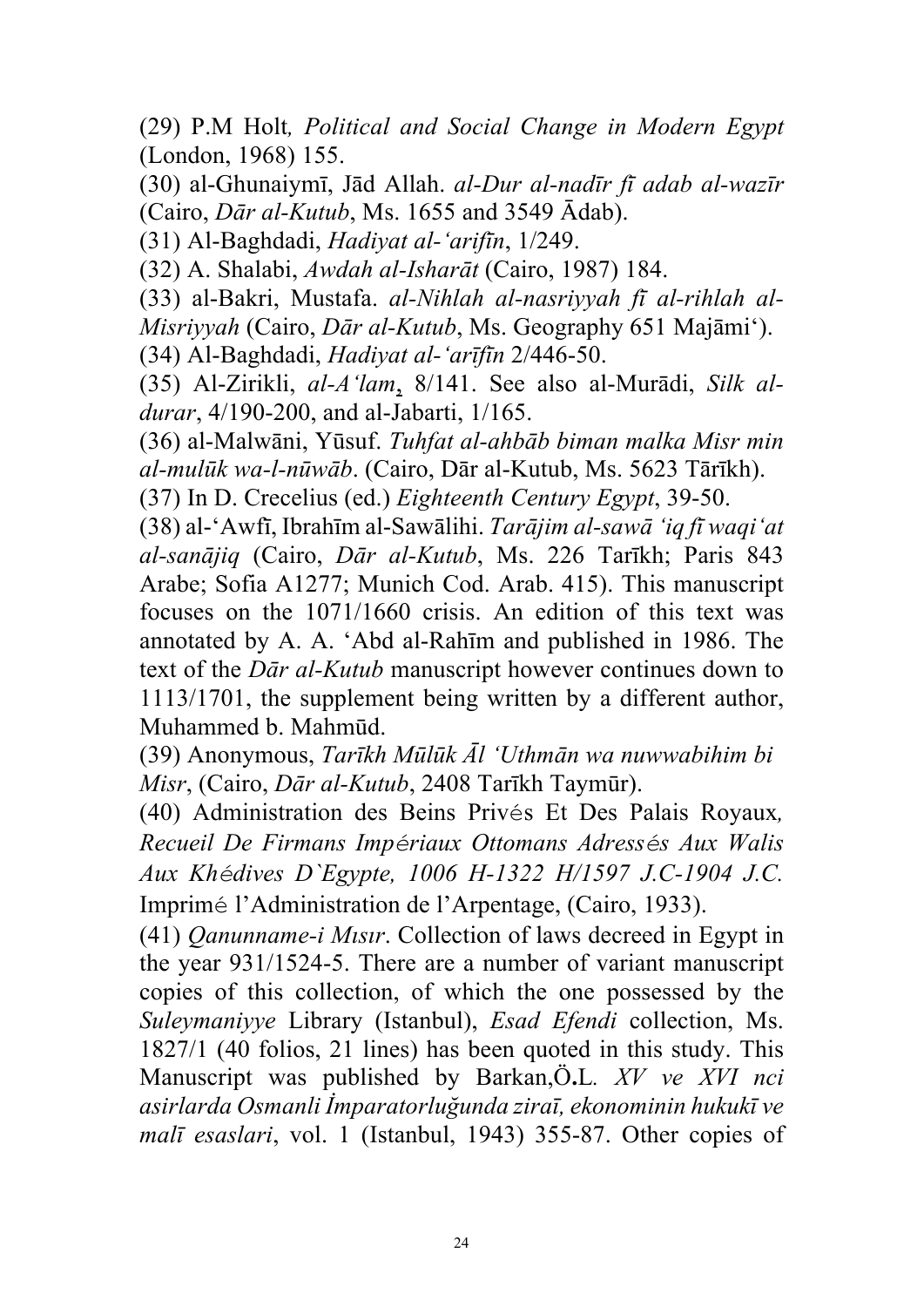*Qanunname-i Mısır* also exist in the national Libraries of Istanbul, Paris and Cairo.

(42) Foster, William (ed.) *The Red Sea and Adjacent Countries at the close of the Seventeenth Century*, Halikut Society (London 1949).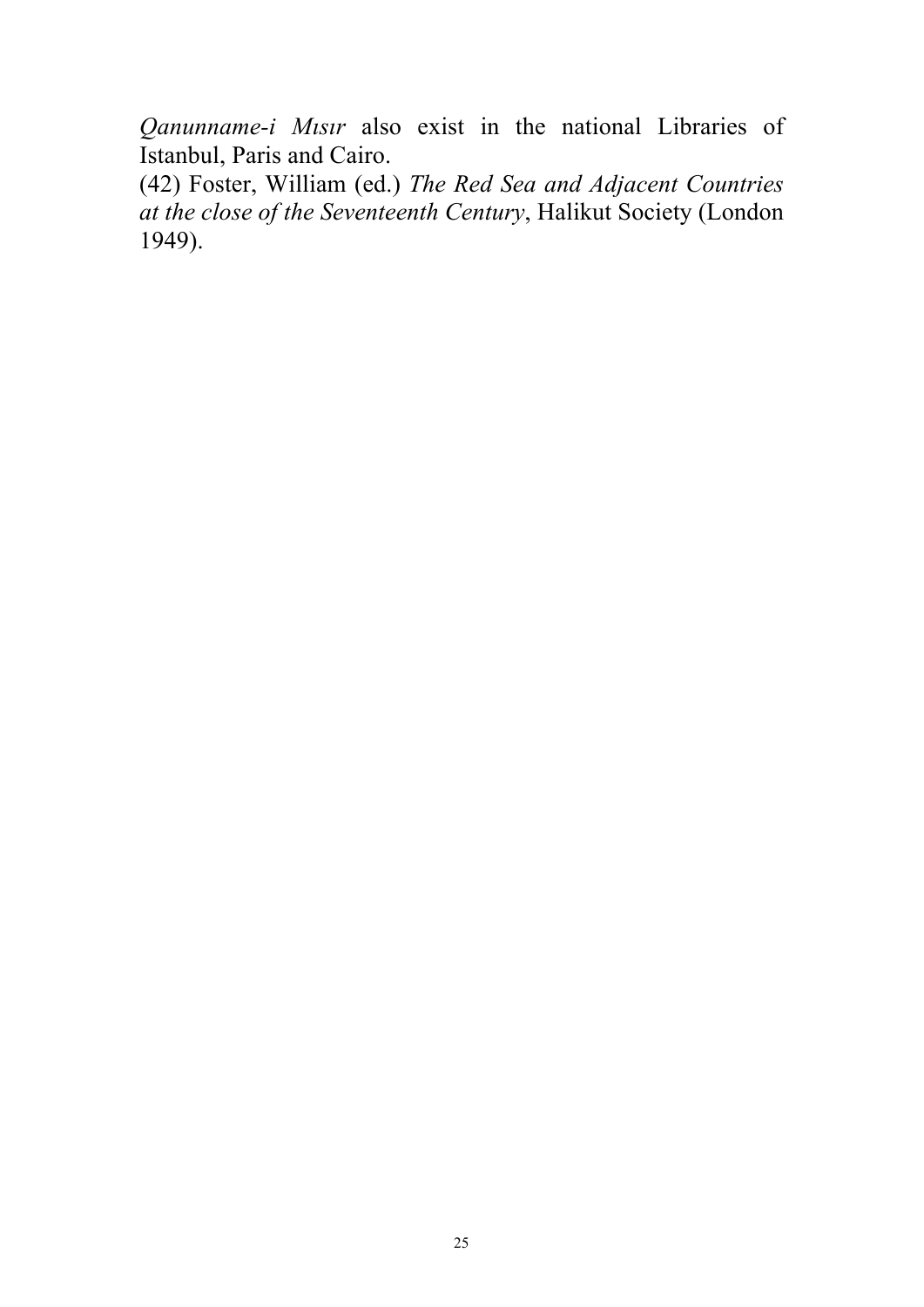### **References:**

- 'Abd al-Ghani, Ahmad Shalabi. *Awdah al-isharāt fī man tawalla misr min al-wuzarā'i wa al-bashāt* (Yale University, Carlo de Landberg collection, Ms. No. 3, History of Egypt from 922/1516-7 to 1150/1737-8). An edition of this manuscript (quoted in this study) has been published by 'Abd al-Rahīm 'Abd al-Rahmān 'Abd al-Rahīm (Cairo, 1987).

- Administration des Beins Privés Et Des Palais Royaux*, Recueil De Firmans Impériaux Ottomans Adressés Aux Walis Aux Khédives D`Egypte, 1006 H-1322 H/1597 J.C-1904 J.C.* Imprimé l'Administration de l'Arpentage, (Cairo, 1933).

- Ali b. Ridwan. *Zubdat al-ikhtisār* (London, British Library, Add. 9972). A Chronicle of Ottoman Egypt which begins in 923/1517 and goes down to 1111/1699. An edition of this manuscript has been published by Bashir Zain al-Abdin (Cairo 2006).

- Anonymous. *Tarīkh mulūk āl 'Uthman wa nuwwabihim bi Misr* (Cairo, Dār al-Kutub, Ms. 2408 Tarīkh Taymūr). A concise history of the Ottoman Sultans and their Wazirs in Egypt ending in 1129/1716.

- al-'Awfī, Ibrahīm al-Sawālihi. *Tarājim al-sawā 'iq fī waqi'at al-sanājiq* (Cairo, Dār al-Kutub, Ms. 226 Tarīkh; Paris 843 Arabe; Sofia A1277; Munich Cod. Arab. 415). This manuscript focuses on the 1071/1660 crisis. An edition of this text was annotated by A. A. 'Abd al-Rahīm and published in 1986. The text of the Dār al-Kutub manuscript however continues down to 1113/1701, the supplement being written by a different author, Muhammed b. Mahmūd. This unpublished addition has been used in this study, it presents a valuable and detailed account of the final years of the seventeenth century.

- D. Ayalon, *'Studies in al-Jabarti'*, *Journal of the Economic and Social History of the Orient* 3/2 (1960) 218.

- al-Baghdādi, Isma'īl Pasha. *Hadiyat al-'ārifīn fī asma' almu'allifīn* (Istanbul, 1371/1951).

- A. Bakr, *'Interrelationships among the Damurdashi Group of Manuscripts'*. In D. Crecelius (ed.) *Eighteenth Century Egypt*. 79-88.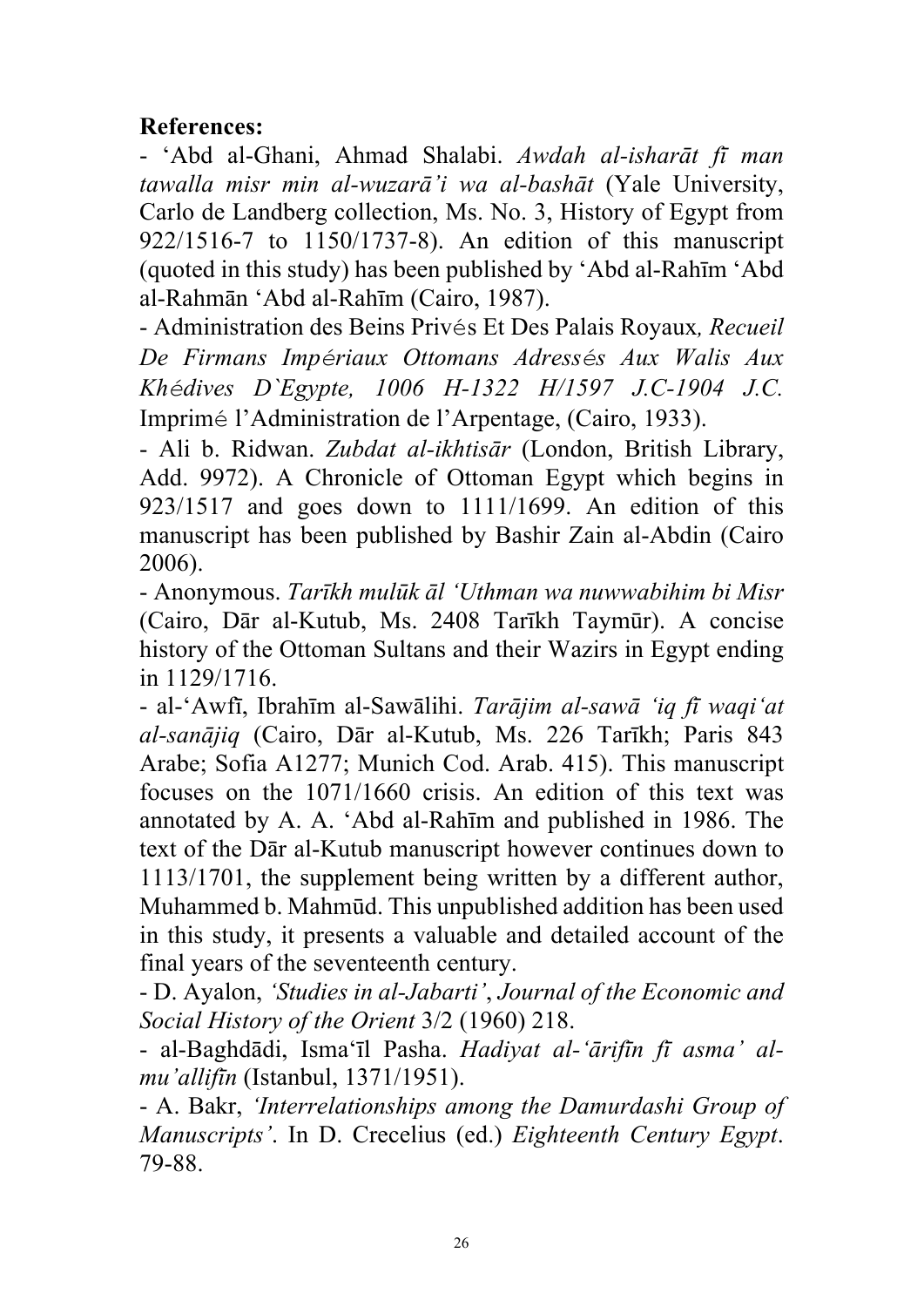- al-Bakri, Mustafa. *al-Nihlah al-nasriyyah fī al-rihlah al-Misriyyah* (Cairo, Dār al-Kutub, Ms. Geography 651 Majāmi'). A manuscript of eighty-five folios, containing a report on a journey to Egypt in 1132/1719 made by Mustafa al-Bakri.

- Crecelius, D. 'Archival Sources for the Demographic Studies of the Middle East.' In A.L. Udovitch (ed.) *The Islamic Middle East 700-1900: Studies in the economic and Social History* (Princeton, 1981) 349-374.

- \_\_ and A. Bakr*. Al-Damurdāshi's Chronicle of Egypt 1688- 1755* (New York, 1991).

- \_\_ (Ed.) *Eighteenth Century Egypt: An Account of Arabic Manuscript Sources* (Los Angeles, 1990).

- \_\_ *'The Emergence of Shaykh al-Azhar as the Pre-eminent Religious Leader in Egypt.' Colloque International sur l'Histoire du Caire*, Grafenhainchen, DDR, pr. (1972) 109-123.

- \_\_ *'Incidences of Waqf Cases in the Cairo Courts.' Journal of the Economic and Social Hostory of the Orient*, 29 (1986) 176- 212.

- \_\_ *Index of Waqfiyat from the Ottoman Period*, (Cairo, 1992).

'The Organization of Waqf Documents in Cairo.' *International Journal of Middle East Studies*, 2 (1971) 266-277.

- al-Damurdashi, Ahmed Ketkhuda 'Azebān. *al-Durrah almusanah fī akhbār al-kinānah.* This consists of a group of manuscripts available in the following libraries, (1) the British Library, Ms. Or. 1073-1074; (2) Oxford, Bodleian Library, Ms. Bruce 43; (3) Vienna, National Bibliothek, Ms. Hist. Osm. 38; (4) Munich, Staats Bibliothek, cod. Arab 399; (5) Cairo, Dār al-Kutub, Ms. Tarīkh 4048. A copy of the manuscript has been annotated and published by A. A. 'Abd al-Rahīm, (Cairo, 1988), which has been quoted in this study. A copy of the manuscript was also translated into English, annotated, and published by A. Bakr and D. Crecelius, (New York, 1991).

- Foster, William (ed.) *The Red Sea and Adjacent Countries at the close of the Seventeenth Century*, Halikut Society (London 1949). - P. Gabriel. *'The Formation of an Ottoman Egyptian Elite in the Eighteenth Century'*, *International Journal of Middle East Studies*. 22 (1990) 275-289.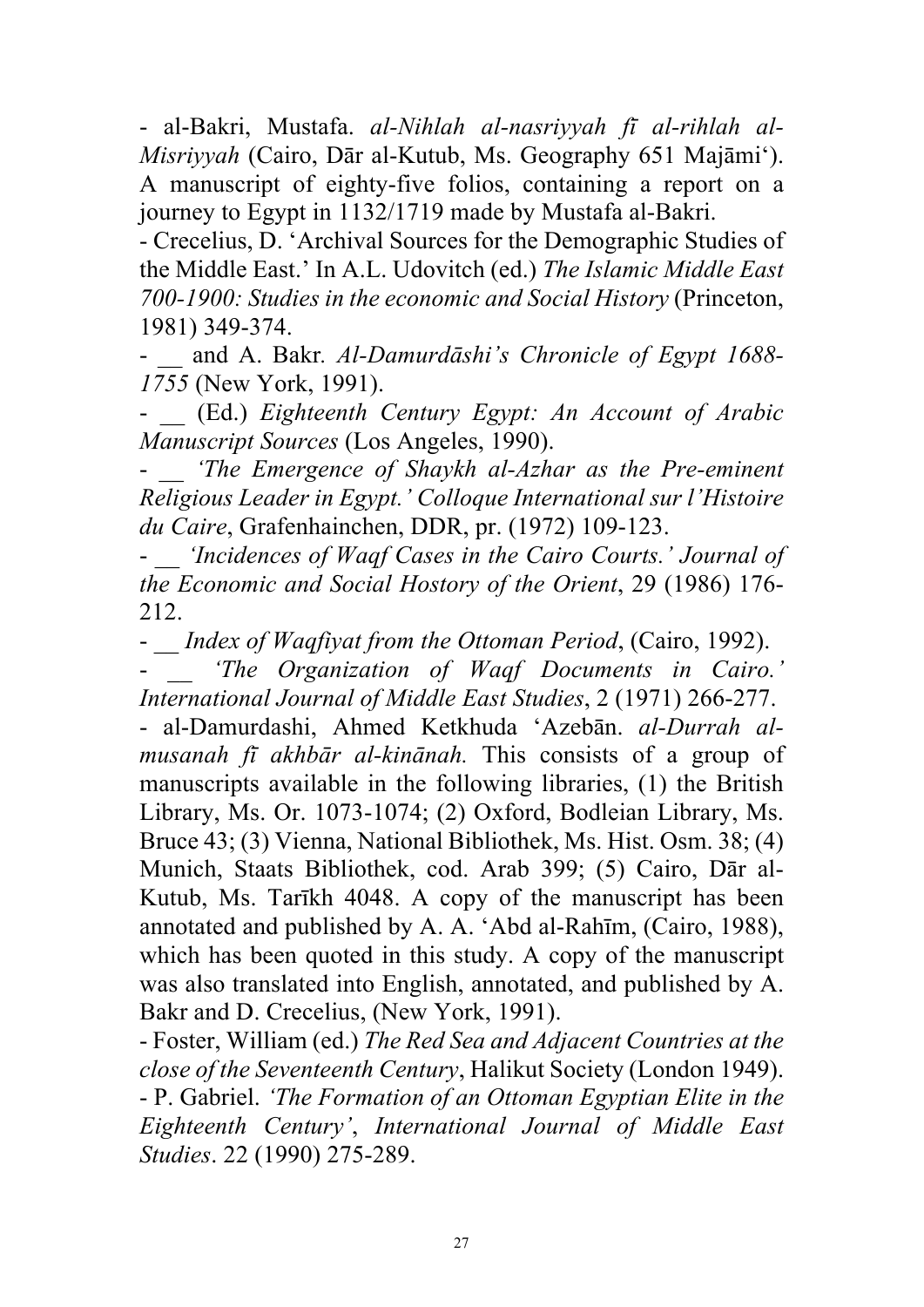- H.A.R. Gibb, and H. Bowen**,** *Islamic Society and the West*, vol. 1. *'Islamic Society in the Eighteenth Century'*. Parts 1 and 2 (London, 1950-7).

- al-Ghunaiymī, Jād Allah. *al-Dur al-nadīr fī adab al-wazīr* (Cairo, *Dār al-Kutub*, Ms. 1655 and 3549 Ādab). This is a manuscript of forty two folios, composed in 1101/1689, dealing extensively with the relationship between Sultans and Pashas.

- Holt, P.M. *'Al-Jabarti's Introduction to the History of Ottoman Egypt.'* In P.M. Holt, *Studies in the History of the Near East* (London, 1973) 161-76.

- \_\_ *Egypt and the Fertile Crescent, 1516-1922. A Political History*, Ithaca (New York, 1966).

'Ottoman Egypt (1517-1798): an Account of Arabic *Historical Sources.'* In P.M. Holt (ed.) *Political and Social Change in Modern Egypt* (London, 1968) 3-12.

- \_\_ *'The Pattern of Egyptian Political History 1517-1798.'* In P.M. Holt (ed.) *Political and Social Change in Modern Egypt* (London, 1968) 79-90.

- al-Jabarti, 'Abd al-Rahmān**.** *'Ajā'ib al-āthar fī al-tarājim wa-lakhbār* (Cairo, 1297/1880).

- A. al-Jumayi', *Ittijāhāt al-kitābah al-tarīkhiyah fī tarīkh Misr* (Cairo, 1990).

- al-Kashshāb, Isma'īl. *Akhbār al-qarn al-thānī 'ashar* (Cairo, *Dār al-Kutub*, Ms. 2148 Tarīkh Tal'at; 2107 Tarīkh Taymūr). It has been published by A. Jamāluddīn and I. Abu Ghazī, (Cairo, 1990).

- al-Malwāni, Yūsuf. *Tuhfat al-ahbāb biman malka Misr min almulūk wa-l-nūwāb.* (Cairo, Dār al-Kutub, Ms. 5623 Tārīkh). This manuscript of 403 folios is divided into four sections of which the fourth is the largest, focusing on the history of Ottoman Egypt. The work of al-Malwāni ends in 1131/1719, but was continued by Murtadā al-Kurdi until the year 1136/1724.

- al-Murādi, Muhammed Khalīl. *Silk al-durar fī a'yān al-qarn althanī 'ashar*. 4 vol. (Cairo 1291/1874).

- al-Nābulsi, 'Abd al-Ghani. *al-Haqiqah wa al-majāz fī al-rihlah ilā bilād al-Shām wa Misr wa-l-Hijāz* (Cairo, *Dār al-Kutub*, Ms.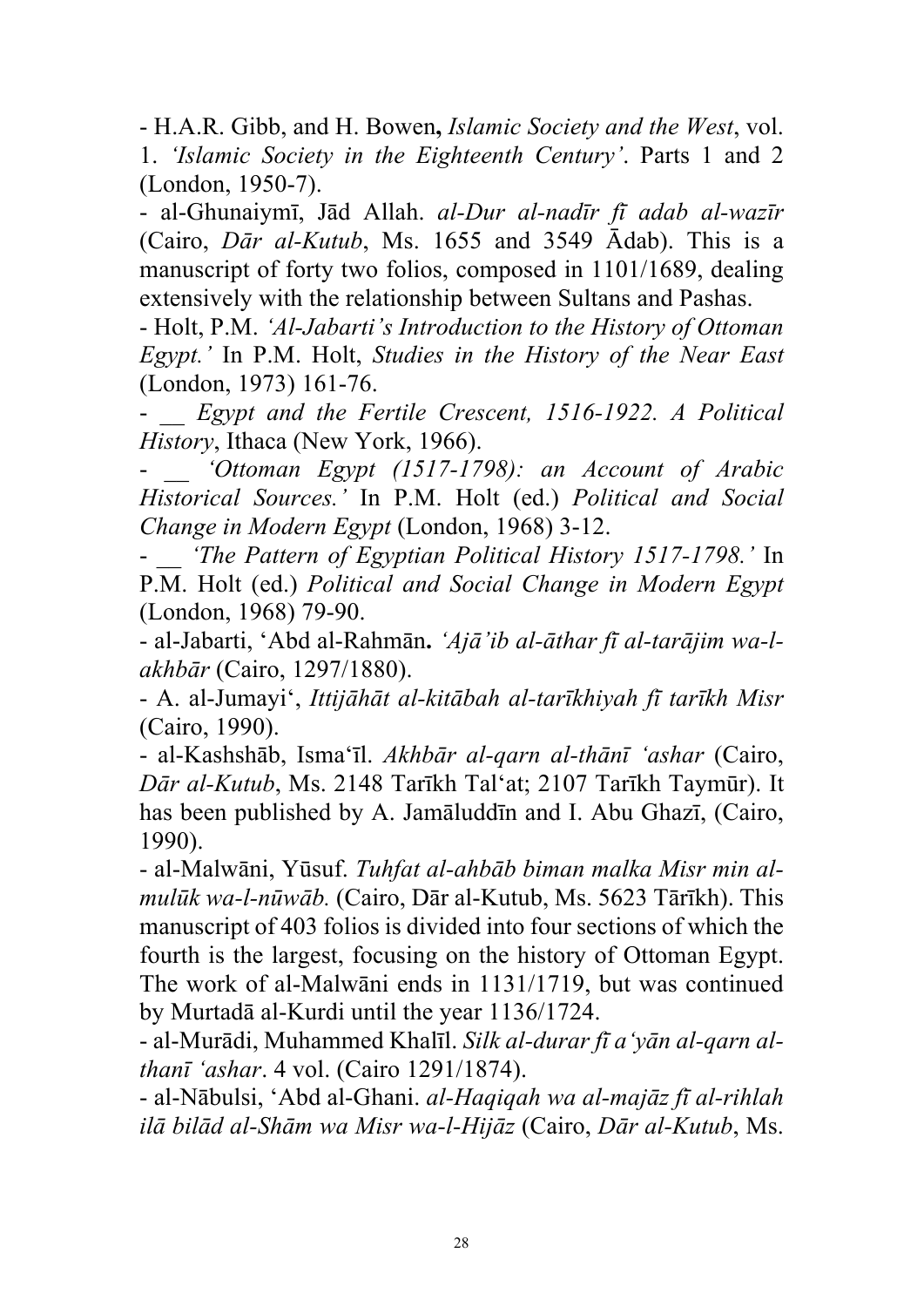344 geography, 246 folios). It has been published by A. Harīdi. (Cairo, 1986).

- *Qanunname-i Mısır*. Collection of laws decreed in Egypt in the year 931/1524-5. There are a number of variant manuscript copies of this collection, of which the one possessed by the *Suleymaniyye* Library (Istanbul), *Esad Efendi* collection, Ms. 1827/1 (40 folios, 21 lines) has been quoted in this study. This Manuscript was published by Barkan,Ö**.**L. *XV ve XVI nci asirlarda Osmanli İmparatorluğunda ziraī, ekonominin hukukī ve malī esaslari*, vol. 1 (Istanbul, 1943) 355-87. Other copies of *Qanunname-i Mısır* also exist in the national Libraries of Istanbul, Paris and Cairo.

- al-Rashīdī, Ahmad. *Husn al-safā wa-l-ibtihāj bi dhikr man walia imarat al-Hajj* (Cairo, *Dār al-Kutub*, Ms. 5559 Tarīkh). It has been published by L. 'Abd al-Latīf (Cairo, 1980).

- al-Ruznameji, Hussein Efendi. *Tartīb al-diyār al-Misriyyah fī al-'ahd al-'Uthmāni* (Cairo, *Dār al-Kutub*, Ms. 1152 Tarīkh Taymūr). It has published in 1936 by S. Ghurbāl in the Bulletin of the faculty of Arts of Cairo University, and as a monograph by Stanford Shaw in 1964.

- al-Shadhili, 'Ali. *Dhikr ma waqa'a bayna 'asāker al-mahrousah Misr* (Cairo, *Dār al-Kutub*, Ms. 367 Tarīkh Taymūr). It has been published by A. Tulaimāt *al-Majallah al-Tārīkhiyyah al-Misriyyah*, 14 (1968) 312- 403.

- Shaw, S. J. *'Archival Sources for the study of Ottoman History: The Archives of Turkey', Journal of the American Oriental Society*, 80 (1960) 1-12.

- \_\_ *'Cairo's Archives and the history of Ottoman Egypt.'* Report on current research, Middle East Institute (Washington, 1956).

The Financial and Administrative Organisation and *Development of Ottoman Egypt, 1517-1798* (Princeton, NJ, 1962).

- \_\_ (Ed.) *Hüseyn Efendi. Egypt in the age of the French Revolution* (Cambridge, Mass., 1964).

- \_\_ *'Landholding and Land-tax Revenues in Ottoman Egypt.'* In P.M. Holt (ed.) *Political and Social Change in Modern Egypt* (London, 1968) 91-103.